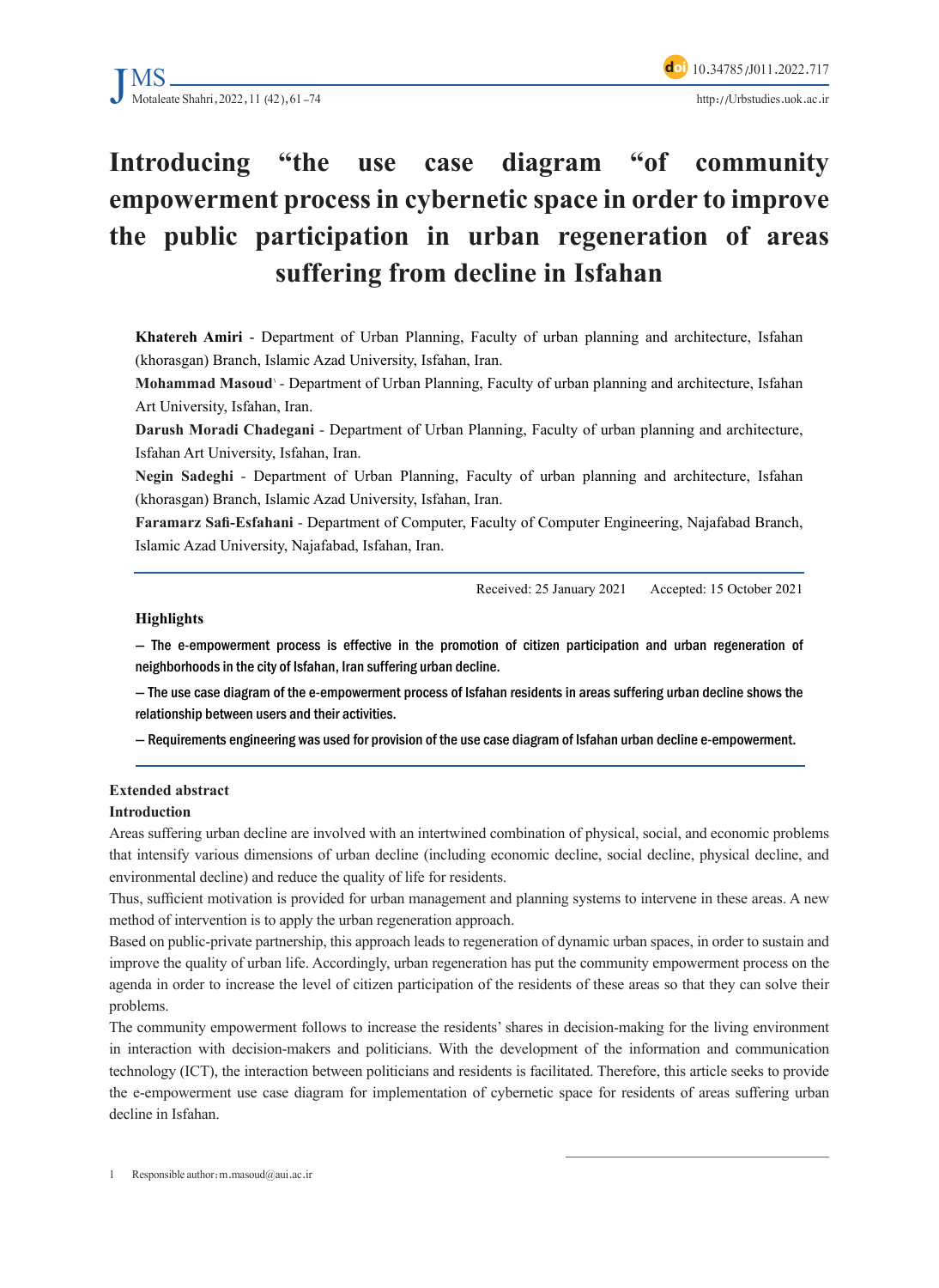#### **Framework Theoretical**

This article introduces the following four concepts.

#### A: Areas suffering urban decline

These areas are places with worn-out urban infrastructure, service, and access, unable to meet the needs of their residents. Due to the low income of the residents of these areas and the insufficient motivation for investors, improvement and renovation is difficult to achieve in these areas. The decline in these areas includes economic, social, physical, and environmental aspects.

#### B: Community empowerment in cybernetic space

The process of community empowerment seeks to increase residents' control and the resulting collective gains.

This process follows from the decentralization of power, and attempts to upgrade residents' power of decision-making about their living environment. The capabilities of cybernetic space facilitate the implementation of community empowerment in this field, which is known as e-empowerment. It facilitates communication between citizens and decision-makers for participation with awareness.

#### C: Use case diagram

The diagram of communication between users and their activities in cyberspace is based on the information and communication technology (ICT). This template is a visual representation of the process implementation using the actions, tasks, and activities of the users of that process, which shows the hierarchy of activities in order to solve a problem, produce a product, or provide a type of service to a target population.

#### **Methodology**

This research is conducted in four stages, as follows.

1- Analysis of the severity of urban decline in its four types in Isfahan, using the text analysis method (involving texts derived from programs and reports concerning the approvals of areas suffering urban decline)

2- Requirements elicitation, including the following:

a) analysis of the stakeholders involved in the regeneration of areas suffering urban decline in Isfahan, using the power-<br>benefit matrix method, which utilizes a structured questionnaire for professionals

b) introduction of a community e-empowerment process particular to residents of areas suffering urban decline in Isfahan and use of the social survey method based on behavior measurement and Likert scale measurement, utilizing a structured questionnaire for residents

c) introduction of the implementation mechanism of the community e-empowerment process for residents of areas suffering urban decline in Isfahan using expert panel methods and interviews (involving questionnaires without a special structure for experts)

3- Requirements analysis using expert panel methods and interviews (involving questionnaires without a special structure for experts)

4- Presentation of the use case diagram's process of community e-empowerment, dedicated to residents of areas suffering urban decline in Isfahan using the visual paradigm software

#### **Results and Discussion**

The findings demonstrate that an appropriate e-empowerment process for residents of areas suffering urban decline in Isfahan involves the steps of e- education) with the characteristics of e-empowerment(, e-learning, awareness, e-consultation, and e-involvement. The effective users in this process include residents, facilitating experts, technical experts, instructors, support experts, and decision-makers.

#### **Conclusion**

Users of the e-empowerment process (including residents, facilitating experts, technical experts, instructors, support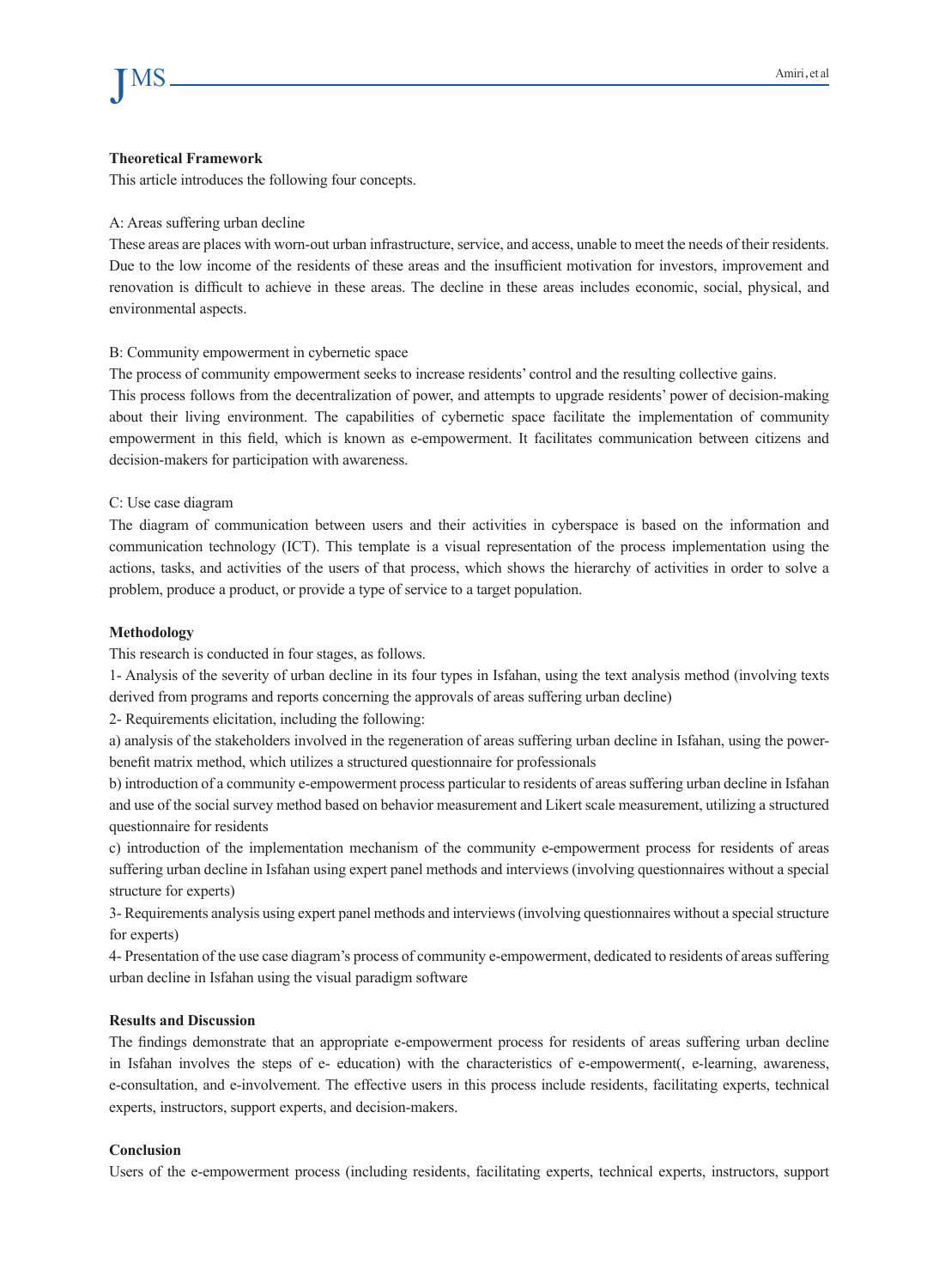# JMS

experts, and decision-makers) communicate with each other in cybernetic space within the framework of a use Case diagram by performing the following activities and processes:

A- participation and membership in virtual groups and communities

B- going through the stages of community e-empowerment (teaching the empowerment process, assessing the skills of citizens, holding awareness-raising sessions, establishing and enhancing communications and interactions, creating a spirit of demand, and undertaking responsibility)

C- information and mutual opinion announcement

D- provision of decision-making skills and fundamentals.

#### **Keywords**

community empowerment, cybernetic space, e-empowerment, requirements engineering, use case diagram, urban regeneration.

#### **Acknowledgment**

This article is Retrieved from the Ph.D. Thesis in the field of urban planning entitled "The application of cybernetic space capacities to design community empowerment model urban decay areas Isfahan " by the first author with the guidance of the second author and the third author The fourth and fifth have been defended in the Islamic Azad University Isfahan (khorasgan) Branch.

Citation: Amiri, KH., Masoud, M., Moradi Chadegani, D., Sadeghi, N., Safi-Esfahani, F., (2022) Introducing "the use case diagram "of community empowerment process in cybernetic space in order to improve the public participation in urban regeneration of areas suffering from decline in Isfahan, Motaleate Shahri, 11(42), 61–74. doi: 10.34785/J011.2022.717/Jms.2022.117.

#### **Copyrights:**

Copyright for this article is retained by the author(s), with publication rights granted to Motaleate Shahri. This is an open-access article distributed under the terms of the Creative Commons Attribution License (http://creativecommons. org/licenses/ by/4.0), which permits unrestricted use, distribution, and reproduction in any medium, provided the original work is properly cited.

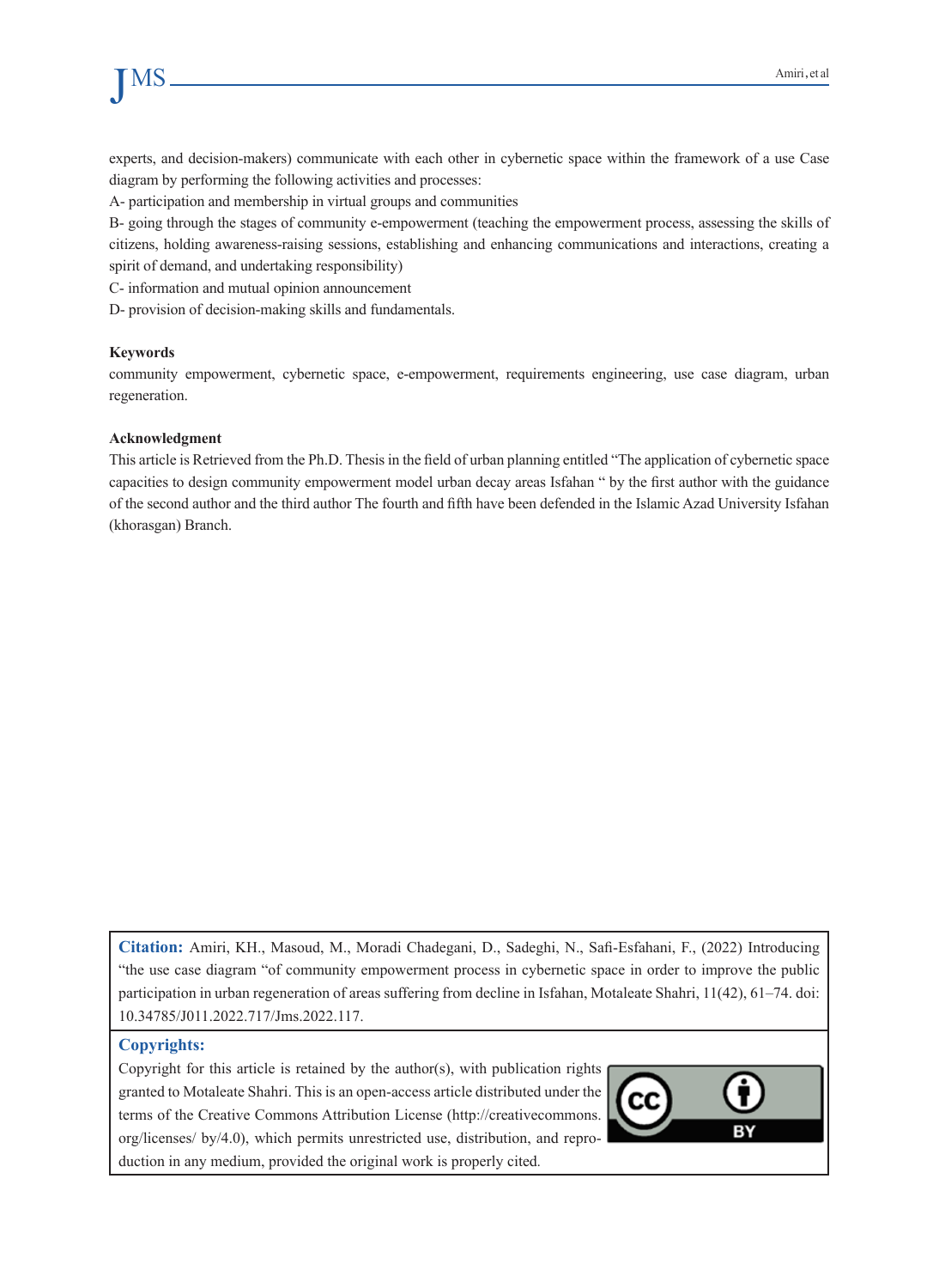#### **مقاله پژوهشی**



# **معرفی الگوی کاربردی مقتدرسازی اجتماع منسجم محلی در فضای سایبرنتیک به 1 منظور ارتقاء سطح مشارکت سا کنان در بازآفرینی نواحی دچار افت شهری اصفهان**

**خاطر امیری –** دانشجوی دکتری، گروه شهرسازی، دانشکده معماری و شهرسازی، دانشگاه آزاد اسلامی، واحد اصفهان(خوراسگان)،اصفهان، ایران. 2 - استاد، گروه شهرسازی، دانشکده معماری و شهرسازی، دانشگاه هنر اصفهان، اصفهان، ایران. **محمد مسعود داریوش مرادی چادگانی** - استادیار، گروه شهرسازی، دانشکده معماری و شهرسازی، دانشگاه هنر اصفهان، اصفهان، ایران. **نگین صادقی** - استادیار، گروه شهرسازی و معماری، دانشکده معماری و شهرسازی، دانشگاه آزاد اسالمی، واحد اصفهان)خوراسگان(،اصفهان، ایران. **فرامرز صافیاصفهانی** - دانشیار، دانشکده مهندسی کامپیوتر، واحد نجفآباد، دانشگاه آزاد اسالمی، نجفآباد، اصفهان، ایران.

تاریخ دریافت: 16 بهمن 1399 تاریخ پذیرش: 23 مهر 1400

#### **چکیده**

بازآفرینی نواحی دچار افت شهری با مشکالت درهمتنیده اقتصادی، اجتماعی، کالبدی و زیستمحیطی، نیازمند ارتقای سطح مشارکت سا کنان بر پایۀ فرایند مقتدرسازی اجتماع منسجم محلی است، بهگونهای که با قلمرو زدایی از ساختارهای نهادی و قدرت رسمی و استفاده از ظرفیتهای فضای سایبرنتیک در چارچوب مقتدرسازی الکترونیکی، بستر مناسبی به منظور تحقق راهکارهای مقابله با مشکالت این نواحی فراهم شود. این مقاله باهدف دستیابی به الگوی مورد کاربرد )Use Case) فرایند مقتدرسازی الکترونیکی ساکنان نواحی دچار افت شهری اصفهان با استفاده از مهندسی خواسته بر پایة یک پژوهش با ویژگیهای استقرایی، کاربردی و توصیفی\_تحلیلی استوارشده است. به این منظور، با بهکارگیری تحلیل ذینفعان و انجام تحلیلهای کمی (آزمـون میانگین فریدمن \_ آزمـون همبستگی اسپیرمن) در محیط نرمافزار SPSS، مراحل فرایند مقتدرسازی الکترونیکی تطبیق یافته برای این نواحی معرفیشده است. سپس با انجام تحلیل محتوا در محیط نرمافزار Atlas ti سازوکار پیادهسازی فرایند مقتدرسازی (تعیین خواستهها) بر پایۀ معرفی کاربران مؤثر در فرایند و فعالیتهای آنها و ارتباط آنها با فعالیتها مشخص میشود. بر این اساس الگوی مورد کاربرد )case Use )فرایند مقتدرسازی الکترونیکی در محیط نرمافزار Visual paradigm طراحی می شود. در این فرایند کاربران اصلی شامل ساکنان، مسئولان (تصمیمگیرندگان)، کارشناس تسهیلگر، کارشناس پشتیبان، مربی و کارشناس فنی هستند و در یك چرخة پیوسته پنجگانه به ترتیب فرایندهای )1( عضویت در گروههای محلی و تشكیل شبكههای اجتماعی در فضای سایبرنتیك، )2( عضویت در برنامه و فرایند مقتدرسازی الكترونیكی، )3( انجام مراحل مقتدرسازی الكترونیكی )شامل آموزش، یادگیری و كسب مهارت، آ گاهی، تعامل، مطالبه گری و پاسخگویی)، (۴) تبادل نظر در مورد كاستی ها و اصلاح فرایند (ارتقا و بهبود سازوكار مقتدرسازی الكترونیكی) و (۵) تصمیمگیری با همکاری و مشارکت ساکنان و مسئولان (تصمیمگیرندگان) در راستای ارتقای مشارکت در بازآفرینی شهری نواحی دچار افت شهری اصفهان را انجام میدهند و زمینه را برای ارتقای سطح مشارکت سا کنان نواحی دچار افت شهری در بازآفرینی محالت خود، فراهم میسازند.

**واژ گانکلیدی**: مقتدرسازی اجتماع منسجم محلی، فضای سایبرنتیک، مقتدرسازی الکترونیکی، مهندسی خواسته، الگوی مورد کاربرد، بازآفرینی شهری.

#### **نکات برجسته**

- فرایند مقتدرسازی الکترونیکی مؤثر در ارتقای مشارکت شهروندان و بازآفرینی محالت دچار افت شهری اصفهان است .
- الگوی مورد کاربرد فرایند مقتدرسازی الکترونیکی سا کنان نواحی دچار افت شهری اصفهان ارتباط بین کاربران و فعالیتهای آنان را نشان مے ٖدھد .
- بهمنظور تهیه الگوی مورد کاربرد فرایند مقتدرسازی الکترونیکی سا کنان نواحی دچار افت شهری اصفهان از مهندسی خواسته استفاده مے شود.

<sup>1</sup> این مقاله برگرفته از رسالۀ دکتری رشته شهرسازی با عنوان » تبیین الگوی فرایند مقتدرسازی اجتماع منسجم محلی با به کار گیری ظرفیت های فضای سایبرنتیک در بافت های دچار افت شهری اصفهان» است که توسط نویسنده اول و با راهنمایی نویسنده دوم و مشاوره نویسنده چهارم و پنجم در دانشگاه آزاد اسلامی واحد اصفهان( خوراسگان) دفاع شده است.

<sup>2</sup> نویسنده مسئول مقاله: ir.ac.aui@masoud.m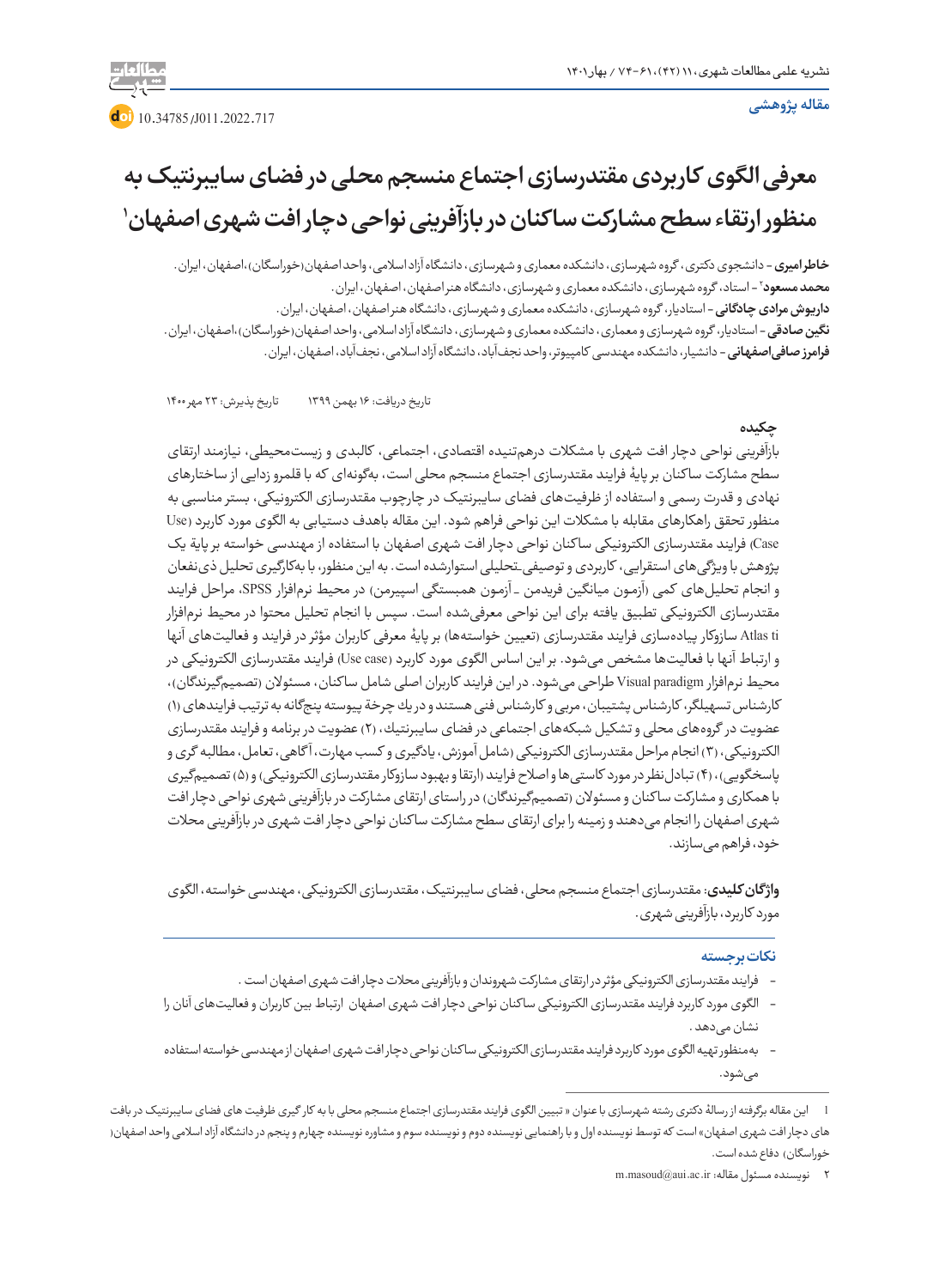#### **.1 مقدمه**

نواحی دچار افت شهری با ترکیب درهمتنیدهای از مشکالت کالبدی، اجتماعی و اقتصادی درگیر هستند که منجر به تشدید ابعاد مختلف افت شهری (افت اقتصادی، افت اجتماعی، افت کالبدی و افت زیستمحیطی) در این نواحی میشود و کاهش کیفیت زندگی را برای ساكنان این نواحی به همراه دارد( :Habibi & Saedi rezvani, 2010). 68 2002: ,Maghsoudi & Habibi; 45ازاینرو انگیزه کافی برای مداخله در این نواحی از سوی سیستمهای مدیریت و برنامهریزی شهری ایجاد میشود. یکی از روشهـای نوین مداخله در این نواحی، به کارگیری رهیافت بازآفرینی شهری است. این رهیافت، بر پایۀ مشارکت عمومی و خصوصی، منجر به بازتولید فضاهای شهری پویا، در راستای پایداری و ارتقای کیفیت زندگی شهری می شود (135: Roberts and Skyes,2000). بر این اساس بازآفرینی شهری، فرایند مقتدرسازی اجتماع منسجم محلی را در پی ارتقای سطح مشارکت سا کنان این نواحی بهمنظور حل مشکالت آنـان در دستور کار خود قـرار داده اسـت. مقتدرسازی اجتماع منسجم محلی در پی افزایش سهم سا کنان در تصمیم سازی برای محیط زندگی در تعامل با تصمیمگیرندگان و سیاستمداران است . (Rappaport, 1990: 78)

با گسترش فناوری اطالعات و ارتباطات و پذیرش ارتباطات تعاملی در این فناوری توسط سا کنان، فرایند مقتدرسازی اجتماع منسجم محلی در بستر فضای سایبرنتیک باهدف کاهش فاصله بین تصمیم سازان و سا کنان و با عنوان مقتدرسازی الکترونیکی معرفی میشود )dalou-Al Navarro, Baros, Costs and Righi, and Abu-Shanab, 2013: 338 ;72 2018:(. تجارب بهکارگیری فرایند مقتدرسازی اجتماع منسجم محلی در فضای سایبرنتیک (مقتدرسازی الکترونیکی) در جوامع گونا گون مانند اجتماعات محلی در برزیل و آلمان بیانگر نقش مؤثر این فرایند در افزایش کمیت و کیفیت تعامل چندگانه و ارتقای مشارکت عمومی و بهبود سطح دموکراسی جامعه است ),Balbo and Filippi De 51 2016: ,Breslin and Ojo ,Porwal; 72 2011:). ازایـنرو بهکارگیری ایـن فرایند در راسـتـای بازآفرینی و حل مشکالت نواحی دچـار افت شهری مطرح میشود. سازوکار پیادهسازی فرایند مقتدرسازی اجتماع منسجم محلی در فضای سایبرنتیک (مقتدرسازی الکترونیکی) برای نواحی دچار افت شهری اصفهان، نیازمند الگوی یکپارچه )UML)است که ارتباط عناصر و اجزای فرایند را در پی ساخت و مستندسازی یک سیستم نرمافزاری معرفی کند؛ یکی از انواع آنها الگوی مورد کاربرد )Use Case )است که کنشها، وظایف و فعالیتهای کاربران و ارتباط کاربران با فعالیتهای خود و دیگر کاربران مؤثر در فرایند را بهصورت نمودار نمایش می دهد( 128: Wiggers & Beatty,).

این مقاله باهدف دستیابی به الگوی مورد کاربرد بهمنظور پیادهسازی فرایند مقتدرسازی الکترونیکی در فضای سایبرنتیک برای سا کنان نواحی دچار افت شهری اصفهان درراستای پاسخ به پرسشهای مقاله است که شامل موارد زیر است: )1( ویژگیهای الگوی ارتقای مشارکت سا کنان نواحی دچار افت شهری اصفهان در بازآفرینی سکونتگاه خود بر پایۀ مقتدرسازی در فضای سایبرنتیک چیست؟ )2( نیازها برای پـیـادهسـازی فرایند مقتدرسازی سا کنان نواحی دچـار افـت شهری اصفهان در فضای سایبرنتیک (مقتدرسازی الکترونیکی) چیست؟

)3( الگوی پیادهسازی فرایند مقتدرسازی الکترونیکی بهمنظور ارتقای مشارکت سا کنان دچار افت شهری اصفهان در بازآفرینی محل سکونت خود چگونه است؟ اهداف متناظر با پرسشها هم به ترتیب، دستیابی به ویژگیهای الگوی مقتدرسازی الکترونیکی بهمنظور ارتقای مشارکت سا کنان نواحی دچار افت شهری اصفهان، تعیین نیازهای پایه برای پیادهسازی فرایند مقتدرسازی الکترونیکی نواحی دچار افت شهری اصفهان و چگونگی پیادهسازی الگوی مورد کاربرد فرایند مقتدرسازی الکترونیکی سا کنان نواحی دچـار افت شهری اصفهان تدوین شده است.

# **.2 چارچوب نظری**

 چارچوب نظری این مقاله بر پایۀ انگاشتهای سهگانۀ نواحی دچار افت شهری، مقتدرسازی اجتماع منسجم محلی و الگوی مورد کاربرد )Case Use )نگاشته شده است و در آن تعاریف، نظریهها و رهیافتهای قابل بهکارگیری بیان میشود.

# 1 **.2.1 نواحی دچار افت شهری**

نـواحـی دچــار افـت شـهـری، مکانهایی بـا زیـرسـاخـتهـای فـرسـوده شهری، خدماتی و دسترسیهای محدود هستند که قادر به تأمین نیاز ساکنان خود نیستند و به دلیل وجـود اقشار کـمدرآمـد در این نواحی و نبود انگیزه کافی برای سرمایهگذاران، بهسازی و نوسازی این نواحی بسیار دشوار است)57 2008: ,Andalib(. افت شهری در ابعاد اقتصادی، اجتماعی، کالبدی و زیستمحیطی ر خ میدهد، بهگونهای که افت اقتصادی با تضعیف توان جذب سرمایه و کاهش سطح درآمد خانوار و افت کیفیت سکونت خانوار همراه است (:Imani, et al., 2018 725(. افت اجتماعی بر تغییر ساختارهای اجتماع، خانوارها و ادرا ک ارزشهـــا مؤثر اسـت و ایـن شـرایـط بـر شـدت فقر و جـدایـی گروههای اجتماعی دامن میزند و جذابیتهای منظر شهری را کاهش میدهد )60 2015: .,al et ,Varesi). افت کالبدی که همراه با افت اقتصادی و افت اجتماعی است، اثر خود را در افت متراژ واحدهای مسکونی به پایینتر از حد استانداردهای محلی و بینالمللی، زمینهای متروکه و خالی، تأسیسات و خدمات زیربنایی فرسوده و نا کافی نشان میدهد )2010:54 .,al et ,Habibi). در یک ترکیب پیچیده از مشکالت کالبدی، اجتماعی و اقتصادی، ناسازگاری فعالیتها و افت زیستمحیطی بر پایه افت کالبدی و استفاده نامناسب از منابع محیطی و آلودگی هوا ایجاد میشود که سالمت شهروندان و زیست اجتماعی در نواحی دچار افت شهری را با خطر روبه رو میکند (,Andalib (15, 2018: 730 Imani, et al., 2018: 730 59 2021: .,al et ,Amiri; 121 2008:). سنجهها و شاخصهایی چون قدمت 50 سال به باال در 80 درصد ابنیه، ریزدانگی با مساحت کمتر از 200 مترمربع برای 60 درصد ابنیه، فراوانی در بهکارگیری مصالح خشتی، خشت و آجر و چوب، عدم بهرهگیری از سیستم سازهای مناسب در بسیاری از ابنیه و فراوانی ساختمانهای یک یا دوطبقه در شناسایی و طبقهبندی نواحی دچـار افت شهری (بافتـهای فـرسـوده) قابل بهکارگیری هستند. بر اساس این سنجهها و شاخصها، این نواحی در چهار گونه دستهبندی میشوند. نخست: نواحی شهری دارای میراث

1 Urban decay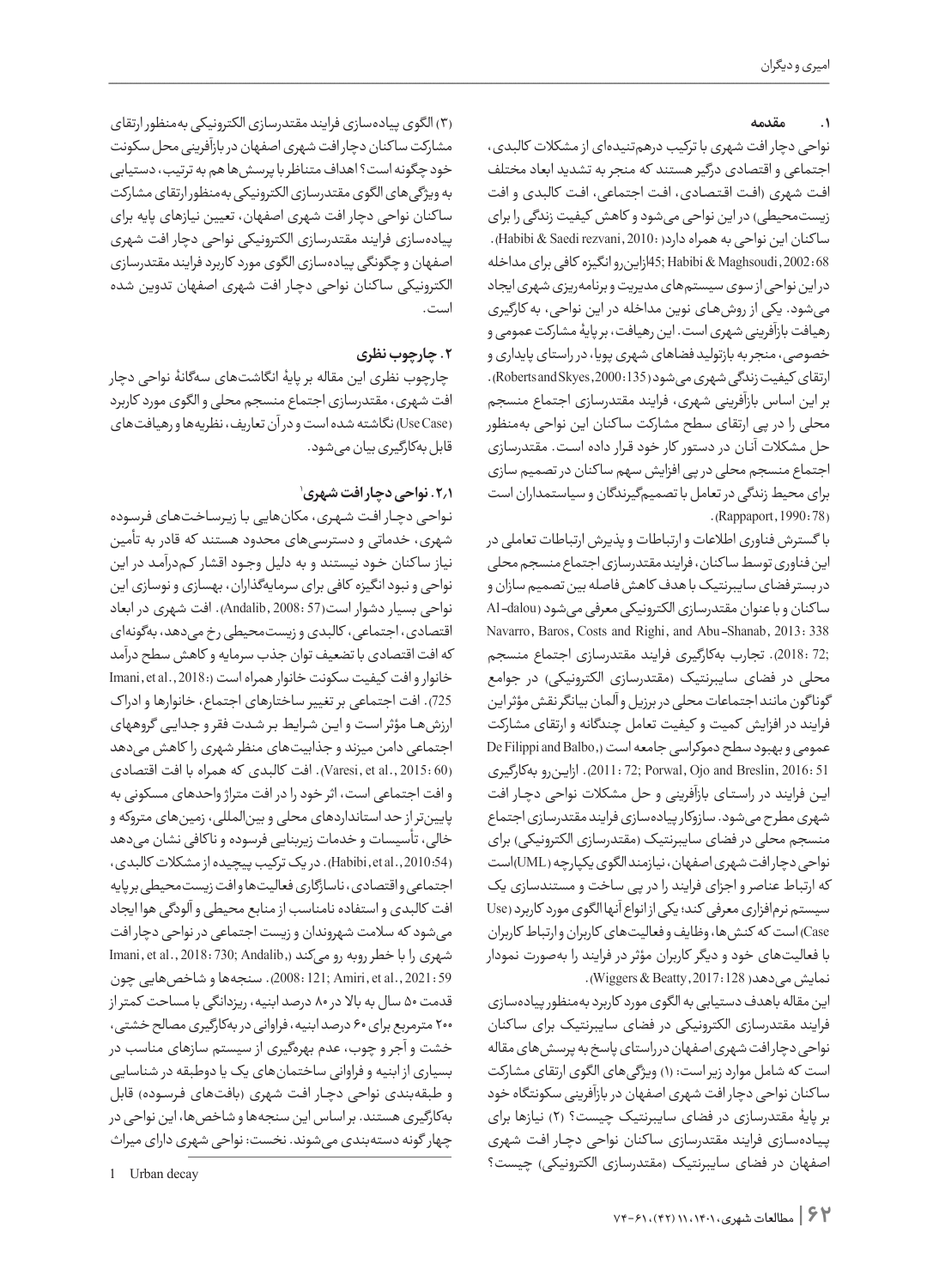فرهنگی (با ارزش تاریخی) که دربرگیرندۀ آثـار بهجامانده از گذشته اسـت. این نواحی در آ گاهی جوامع از ارزشهــای فرهنگی و گذشته خود، برانگیختن غرور ملی و ایجاد حس هویت نقش دارنـد. برخی از این بافتها به ثبت ملی رسیدهاند و یا در لیست میراثهای با ارزش سازمان میراث فرهنگی قرارگرفتهاند. دوم: نواحی شهری فاقد میراث شهری (فاقد ارزش تاریخی) که در محدوده قانونی شهر قرار دارند و دربردارندۀ بناهای فاقد ایمنی و استحکام و خدمات شهری مناسب هستند. سوم: نواحی حاشیهای (سکونتگاههای غیررسمی) که خارج ر ۱٫۰۰۰ میرود.<br>از برنامه رسمی توسعه شکلگرفتهاند. ساکنان این نواحی عموماً افراد کـمدرآمـد و مهاجران روستایی هستند. چهارم: نواحی روستا\_شهر که براثر گسترش شهرها و پیوستگی کالبدی اطراف شهر به محدوده شهری پیوسته است(Andalib, 2008: 29; Safaee, 2006: 4; Habibi .& Saedi rezvani, 2010: 8

# **.2.2 مقتدرسازی اجتماع منسجم محلی در فضای سایبرنتیک )مقتدرسازی الکترونیکی(**

فراینـد مـقـتـدرسـازی اجـتـمـاع منسجم محـلـی' بـه مـعـنـای کنترل افزایش یافته سا کنان و دستاورد جمعی برآمده از آن است (Shareefian 42 2001: ,sani). این فرایند قـدرت نهادی، اجرایی و سیاسی را در یک اجتماع افزایش داده و به آنها توانایی بهبود شرایط زندگی خود را میدهد )131 1990: ,Rappapot). مقتدرسازی اجتماع منسجم محلی برپایه نظریه قدرت در پی تمرکززدایی از قدرت و پخشایش آن در طبقات گوناگون اجتماعی است (,Ahmad Shakil and Abu Talib). 305 2015: افزون بر این فرایند مقتدرسازی اجتماع منسجم محلی از راه ارتقای قـدرت سا کنان در تصمیمگیری بـرای محیط زندگی آنان، ارتقای مشارکت شهروندی را در پی دارد )112 1988: ,Zimmerman ;57 2018: ,Zhu and Zhang ,Ma ,Wang ,Qi).بستر فناوری اطالعات و ارتباطات زمینۀ مناسبی برای تعامل شهروندان و مسئوالن و همچنین کسب اطلاعات و ترویج آن برای شهروندان فراهم نمود (Nemar and .(Alharbi، Kyeong and Sohaib, 2017: 51; Tasikerdekis, 2017: 15 توسعه فـنـاوری اطـاعـات و ارتباطات در دهـه 1990 مـیـادی، زمینۀ بهکارگیری فضای سایبرنتیک را در قلمرو برنامهریزی شهری برای گسترش مشارکت و مقتدرسازی الکترونیکی فراهم نموده است),Makin 117 2008: ;13 2018: ,Hanpachern and Touch(. فرایند مقتدرسازی لکترونیکی`، فرایند تسهیل ارتباط بین شهروندان و تصمیمگیرندگان در راستای مشارکت آ گاهانه و ارتقای قدرت شهروندان در تصمیمگیری در بستر فضای سایبرنتیک است (Lazaro and Mackintash, 2008: 42 ;259 2019: ,Tery). ارتقای قدرت شهروندان در تصمیمگیری نیازمند بهکارگیری آموزش الکترونیکی در راستای درک مفهوم گفتمان و آموزش منتقدانه در محیط گفتوشنود است که افزایش یادگیری و استفاده از مهارتها و آگاهی ّ (عقلانیت و وجود رفتار تحلیلگر) را به همراه دارد )165 1972: ,Ferire). بهبیاندیگر، آ گاهی برآمده از آموزش منتقدانه و یادگیری بر پایۀ قابلیتهای فضای سایبرنتیک، شهروندان نقاد و

مشارکتجو را در راستای مشارکت در تصمیمگیری در فرایندهای مرتبط با بهبود شرایط سکونت محل سکونت خـود فعال میکند ),White 156 1972: ,Freire; 20 2004:). بر این اساس، یک فرایند مقتدرسازی الکترونیکی کارآمد، نیازمند برخورداری از آمـوزش، یادگیری و آ گاهی 4 است )140 1997: ,Sadden). افزون بر این، اطالعرسانی الکترونیکی در راسـتـای تـبـادل دانــش و اطـاعـات و ارتـقـای آ گـاهـی شـهـرونـدان از سیاستها و برنامههای تصمیمگیرندگان در بستر فضای سایبرنتیک، مشاوره الکترونیکی<sup>۵</sup> در راستای مشورت با شهروندان و گردآوری بازخورد شهروندان از گزینههای تصمیم بر پایه ارتباطات دوطرفه بین سا کنان و تصمیمگیرندگان، همکاری الکترونیکی ٔ باهدف ارتقای درک تصمیم سازان از مشکالت سا کنان نواحی و ارائه راهحل توسط شهروندان بر پایه مشارکت متقابل بین انها، در*گ*یری الکترونیکی<sup>۷</sup> در پی گسترش تعامل سا کنان و تصمیم سـازان همکاری و مشارکت فعاالنه شهروندان در شناسایی راهحلها از عوامل تأثیرگذار بر فرایند مقتدرسازی الکترونیکی است که میتواند سطح کارآمدی یک فرایند مقتدرسازی الکترونیکی را به میزان قابل توجهی افزایش دهد (45: Amichai - Mackintash, 2004 ;1780 2008: ,Azran and McKenna and Hamburger). در یک نگاه یکپارچه و کلنگر^، الگوی کلان فرایند مقتدرسازی اجتماع منسجم محلی در فضای سایبرنتیک (مقتدرسازی الکترونیکی) برای نواحی دچار افت شهری بهصورت فشرده، شامل یک چرخه تکرارشونده از مراحل آموزش الکترونیکی، یادگیری الکترونیکی، آ گاهی، اطالعرسانی الکترونیکی، مـشـاوره الکترونیکی، همکاری الکترونیکی، درگیری الکترونیکی در بستر فضای سایبرنتیک است؛ که قابلیت بهکارگیری در حل مشکالت و دستیابی به اهداف برنامه بازآفرینی شهری در این نواحی را دارد )تصویرشماره 1(.

#### 9 **.2.3الگوی مورد کاربرد )Case Use)**

بهمنظور دستیابی به الگوی ارتباط بین کاربران و فعالیتهای آنها در فضای سایبرنتیک بر پایۀ فناوری اطالعات و ارتباطات از شبیهسازی ارتباطی مبتنی بر الگوهای مورد کاربرد **)**Case Use )استفادهشده است. الگوی مورد کاربرد در فضای سایبرنتیک بیان تصویری از پیادهسازی یک فرایند با استفاده از کنشها، وظایف و فعالیتهای کاربران آن فرایند اسـت کـه منطق و سلسلهمراتب فعالیتها را بهمنظور حل یک مشکل یا تولید یک محصول یا ارائـه گونهای از خدمات به یک جمعیت هدف نشان می دهد (,Pressman, 2012: 136; Somerville 127 .2007: توسعه نــرمافــزار، مدیریت سیستم و پشتیبانی آن در فضای سایبرنتیک بر پایۀ ویژگیهای الگوی مورد کاربرد (Use Case) و سازماندهی فعالیتها و کاربران (عاملین فعالیت) و نیازهای آنها

- 4 E- Information
- 5 E- Consulting
- 6 E-Collaboration
- 7 E- Involving
- 8 Holistic and integrated view
- 9 Use Case Diagram.

الگوی مورد کاربرد معادل عبارت (Use Case Diagram) یک اصطلاح تخصصی در رشته نرمافزار کامپیوتر است و یکی از زبانهای مدلسازی )UML )در راستای ساخت و مستندسازی یک سیستم نرمافزاری است.

Empowerment Community

<sup>2</sup> E-Empowerment

Awareness 3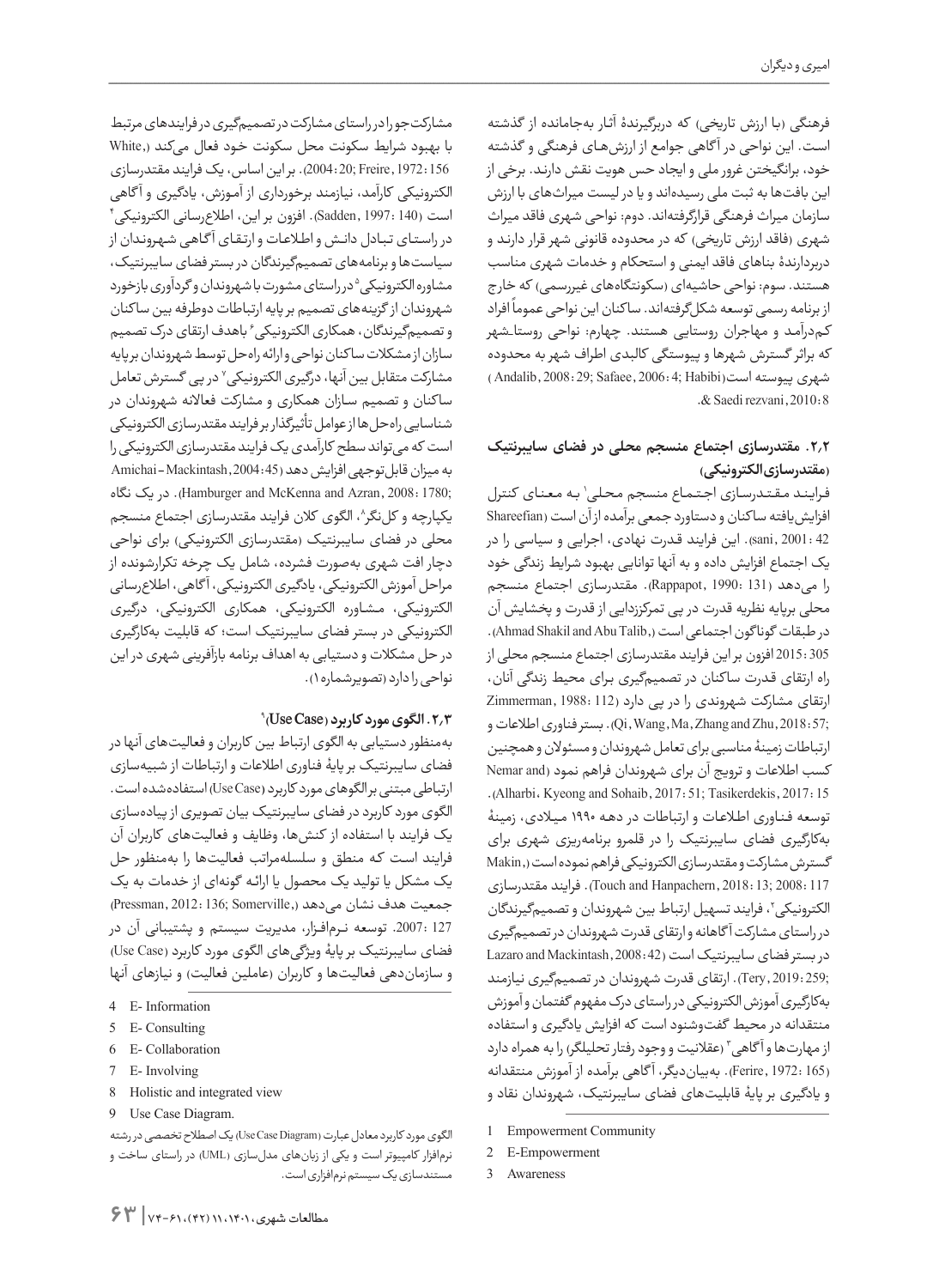

**تصویر شماره :1 معرفی نمودار کالن فرایند مقتدرسازی اجتماع منسجم محلی در فضای سایبرنتیک )مقتدرسازی الکترونیکی(** - (59 2021: .,al et ,Amiri(

استوار میشود)128 2017: ,Beatty & Wiggers). یکی از پرکاربردترین روشها در راستای توسعه نرمافزارها در فضای سایبرنتیک بر اساس الگوی مورد کاربرد **)**Case Use)، تعیین نیازهای سیستم با بهکارگیری روش مهندسی خواسته است که در پی تعریف و توصیف ساختارهای نرمافزار، طیف وسیعی از وظایف و فنون را به منظور شناخت نیازها، معرفی و دستیابی به محصول کـارآمـد تضمین میکند ),Gholami 142 2017:(. مراحل بهکارگیری ایـن روش به ترتیب شامل تعیین خواسته، تحلیل خواسته، تثبیت خواسته، مدلسازی )برای تأمین خواسته) و سنجش اعتبار عملکرد سیستم است (2012; Pressman, 2012 151(. تعیین خواسته در پی گردآوری و مشخص کردن خواستههای سیستم از کاربران و ذی نفعان است (غلامی، ۱۳۹۶: ۱۲۴). در تحلیل خواستهها، ارتباطات بین نیازمندیها و کاربران بهمنظور دستیابی بـه راهحـــل مـشـکـات، شناسایی و طبقهبندی مـیشـود. شناخت رتباطات و تحلیل انها بر پایۀ نمودارهای مدل یکپارچه ('UML) معرفی می شود (Somerville, 2007: 107 ; Wiggers & Beatty, 2017: 84). این نمودارها نمایش ارتباطات و نوع تعامالت بین سیستم و کاربران و کاربران با یکدیگر را نمایش میدهند. الگوی مورد کاربرد **)**Case Use ) یکی از انواع نمودارهای مدل یکپارچه )UML )است که در گونهبندی

مدلهای رفتاری طبقهبندی میشود، بهگونهای که در یک سطح انتزاعی، کاربران، فعالیتهای آنان و ارتباط بین فعالیتها و کاربران را قابل ردیابی میکند )136 2012: ,Pressman). ازایـنرو الگوی مورد کاربرد، نمایشی از ارتباطات درون سیستم، به منظور پیادهسازی آن در فضای سایبرنتیک است. این الگو دارای سه جزء کاربر، فعالیت و ارتباطات است. کاربر، فعالیت را انجام می دهد. فعالیت، فعلی است که در الگوی مورد کاربرد محقق میشود و ارتباطات، روابط کاربر و فعالیت و فعالیتها با یکدیگر را در پنج نوع نمایش میدهد. این پنج نوع رابطه شامل نخست: ارتباط بین کاربر و فعالیت )Association)، دوم: ارتباط کاربران با یکدیگر )Generalization)، سوم: ارتباط فعالیتها با یکدیگر )بهصورت اختیاری( )Extend)، چهارم: ارتباط فعالیتها با یکدیگر )بهصورت الزامی( )Include )و پنجم: ارتباط فعالیتها با یکدیگر بهصورت شبکهای )Generalization )است. این ارتباطات متناسب با نوع فرایند در الگوی مورد کاربرد به کار گرفته میشود؛ به این معنا که ممکن است تمامی انواع ارتباطات در یک الگوی مورد کاربرد استفاده نـــشـــود 157 2007: ,Somerville; 136) 2012: ,Pressman((جـدول شماره١).

**جدول شماره :1 معرفی عناصر الگوی مورد کاربر**

| نمایش در الگوی مورد کاربرد | شرح                                                                                                                               | اجزاي الگوي مورد كاربرد                               |       |
|----------------------------|-----------------------------------------------------------------------------------------------------------------------------------|-------------------------------------------------------|-------|
| $\hookrightarrow$          | فعالیتها توسط کاربر انجام میشود، با اسمی نامگذاری میشود و دارای نقش است (امکان داشتن  نقش،های  <br>مختلف را دارد).                |                                                       | كاربر |
| ( )                        | فعلی که در سیستم انجام میشود؛ بهطوری که هر کاربرباید به یک فعالیت متصل باشد.                                                      | فعاليت                                                |       |
|                            | ارتباط بين كاربرو فعليت را نمايش مىدهد.                                                                                           | Association                                           |       |
|                            | ارتباط بین کاربران یک سیستم را در صورت وجود نمایش میدهد.                                                                          | Generalization                                        |       |
| Extend                     | ارتباط فعالیتها را با یکدیگر نمایش میدهد؛ به طوری که انجام فعالیت مورد نظر به صورت اختیاری و در راستای  <br>توسعه بيشترسيستم است. | Extend $\begin{bmatrix} \cdot \\ \cdot \end{bmatrix}$ | ٦.    |
| Include                    | ارتباطات بین فعالیتها (اجباری) را نمایش میدهد؛ بهطوری که فعالیتی را در ادامه فعالیت دیگر تعریف میکند.                             | Include                                               |       |
|                            | ارتباط بین فعالیتها (دارای تأثیرمتقابل) با یکدیگررا نمایش میدهد؛ به طوری که تعمیم فعالیتها را برعهده دارد.                        | Generalization                                        |       |

منبع222: 2012: ,Pressman

<sup>1</sup> Unified Modeling Language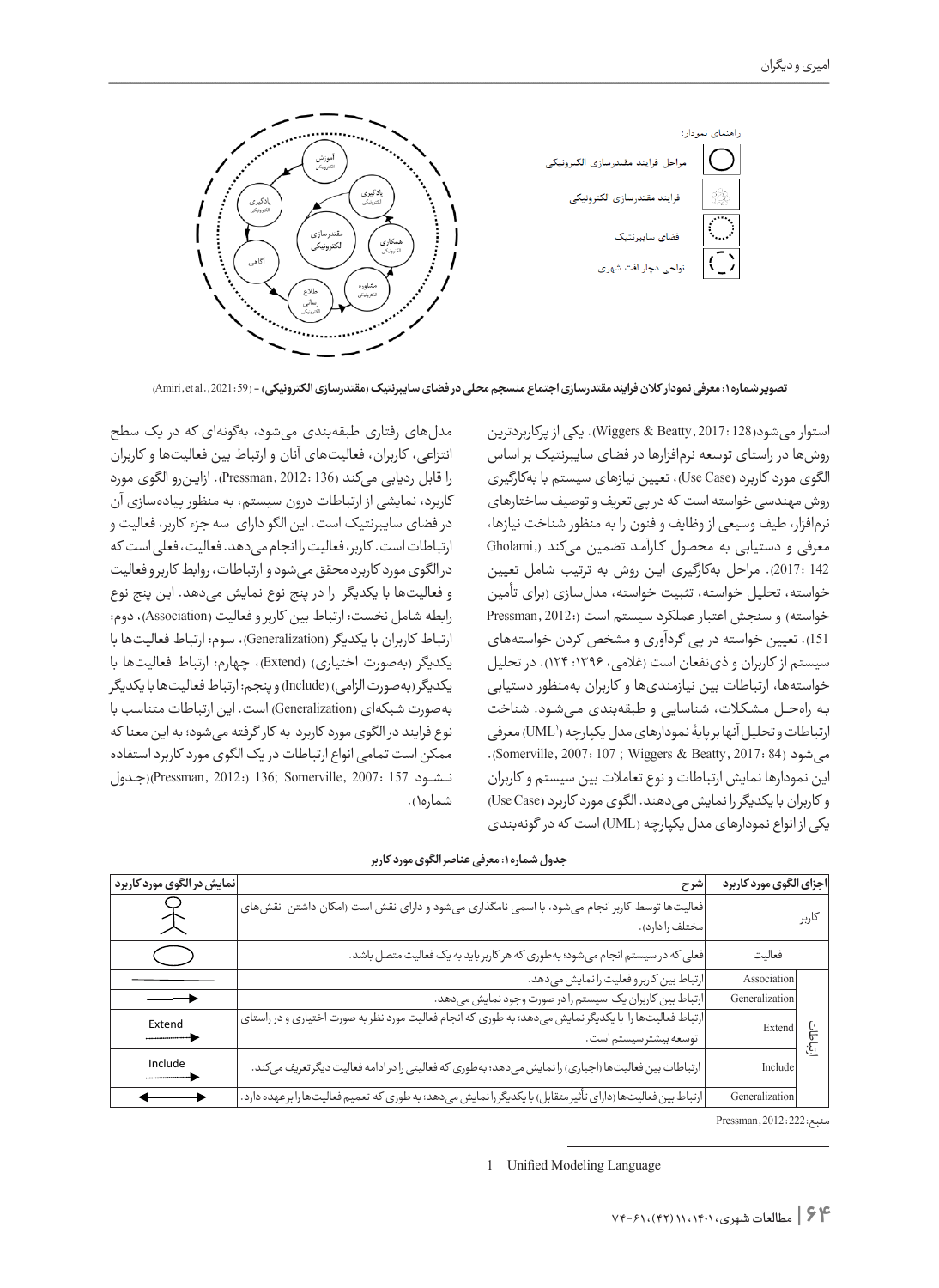# **.3 روششناسی پژوهش**

بهمنظور دستیابی به الگوی مورد کاربرد **)**Case Use )فرایند مقتدرسازی الکترونیکی سا کنان نواحی دچار افت شهری اصفهان از روش مهندسی خواسته استفاده میشود. تجارب استفاده از این روش نشان میدهد، بهمنظور تعیین خواستهها از روشهــای کیفی مبتنی بـر تشکیل هیأتمنصفه (پانل متخصصان و ذی نفعان) و تحلیل محتوای متون برآمده از مصاحبه با آنها استفاده میشود (2016: Modiri & Saberi 90(. در ایـن مقاله افــزون بر روشهــای کیفی، از روشهــای کمی در راستای تعیین ذینفعان کلیدی و تدقیق خواستهها و تعیین مراحل فرایند مقتدرسازی الکترونیکی سا کنان نیز استفادهشده است. بر این اساس این مقاله بر پایۀ یک پژوهش استقرایی با ویژگیهای دوگانۀ توصیفی\_ تحلیلی و تحلیلی\_تجویزی اسـتـوارشـده اســت. ماهیت توصیفی این پژوهش به معرفی ویژگیهای محالت دچار افت شهری اصفهان و ویژگیهای جمعیت هدف (ساکنان) مرتبط میشود. انجام

تحلیلهایی چون تحلیل خواستهها و تحلیل ذی نفعان با استفاده از روشهای کمی (همچون آزمون میانگین و آزمون همبستگی) و تحلیل فرایند پیادهسازی الگوی مورد کاربرد با استفاده از روشهـای کیفی )مانند تحلیل محتوا( به این پژوهش ماهیت تحلیلی داده است. با طراحی و پیشنهاد الگوی مورد کاربرد (Use case) فرایند مقتدرسازی الکترونیکی بر پایۀ نقش کاربران و فعالیت آنها و نزدیک شدن یافتههای پژوهش به سطح عمل ماهیت تجویزی پژوهش محقق میشود. افزون بر این، پژوهش در این مقاله یک پژوهش کاربردی )بهواسطه تولید دستور کار اجرایی برای پیادهسازی فرایند مقتدرسازی الکترونیکی در فضای سایبرنتیک) و نیز یک پژوهش نمونه موردی (بهواسطه انجام پژوهش در سطح نمونه مـوردی محلات دچار افت شهری اصفهان) است. بهمنظور دستیابی به اهداف بیان شده، فرایند انجام پژوهش در چهار مرحله طراحی، تدبیر و پیموده شده است )تصویر شماره 2(.



مرحلهٔ دوم: تعیین خواستهها در راستای پیادهسازی سازوکار فرایند مقتدرسازي الكترونيكي براي ساكنان نواحي دچار افت شهري اصفهان

برونداد نهایی برآمده از یافتههای تحلیل مقاله



**تصویر شماره :2 معرفی فرایند انجام پژوهش**

فنون و روشهـای بهکارگرفتهشده و فرایند بهکارگیری آنها، دادههـا و اطالعات، شیوۀ گردآوری و یافتههای برآمده از انجام تحلیلها در هر مرحله، بهگونهای که قابل بهکارگیری در ارائه الگوی مورد کاربرد )Use Case )فرایند مقتدرسازی الکترونیکی سا کنان نواحی دچار افت شهری اصفهان باشند، به شرح زیر میباشد:

# **.3.1 مرحله نخست**

تحلیل شدت فرسودگی در گونهبندی چهارگانۀ محالت شهر اصفهان با استفاده از روش تحلیل متن )بر پایۀ مصوبۀ بافت فرسوده شهر اصفهان مصوب کمسیون ماده ۵ مورخ ۹۴/۹/۲۴) انجام میشود؛ دادهها بر اساس برنامهها و گزارشهای نوسازی و بهسازی بر اساس بازبینی متون استخراج میشود.

# **.3.2 مرحله دوم**

در این مقاله از روش مهندسی خواسته در سهگام برای تعیین نیازهای فرایند مقتدرسازی الکترونیکی استفاده میشود )ن.ک به بخش چارچوب نظری):

گام نخست: در این گام با استفاده از تحلیل ماتریس قدرت و منفعت بـر پایه نـظـرات کارشناسان و متخصصان بـا بهکارگیری پرسشنامۀ ساختاریافته و انجام آزمون میانگین، طبقهبندی ذینفعان انجامشده و ذینفعان کلیدی معرفی میشوند.

گام دوم: ابتدا با انجام پیمایش اجتماعی مبتنی بر اندازهگیری رفتار بر پایۀ مقیاسگذاری پنجگانۀ طیف لیکرت در جمعیت هدف سا کنان نواحی دچار افت شهر اصفهان، مراحل فرایند مقتدرسازی اجتماع منسجم محلی در فضای سایبرنتیک (مقتدرسازی الکترونیکی) ارزشگذاری شدند. سپس با انجام آزمـون میانگین فریدمن )اولویت بندی بین سنجهها و نشانگرها) و آزمون همبستگی اسپیرمن (تشخیص چگونگی اثرات متقابل سنجهها و نشانگرها) در محیط نرمافزار SPSS، مراحل فرایند مقتدرسازی الکترونیکی مناسب برای سا کنان نواحی دچار افت شهری اصفهان معرفی میشود. بهمنظور اعتبارسنجی و اطمینان از یافتههای برآمده از پرسشنامه ویژه سا کنان، از ضریب آلفای کرونباخ (۰/۸۵۲) و ضریب واریانس یکطرفه'(۰/۰۵) و ازمون سطح معناداری۲ )کمتر از 0/05( استفاده شد.

گام سوم: سازوکار پیادهسازی فرایند مقتدرسازی الکترونیکی سا کنان نواحی دچـار افـت شهری در فضای سایبرنتیک با بهکارگیری روش هیأتمنصفه"، نظرات كارشناسان و متخصصان از طریق مصاحبه با آنها گردآوری میشود. با انجام کدگذاری متون در محیط نرمافزار Atlas Ti و تحلیل محتوا، سازوکار پیادهسازی فرایند مقتدرسازی الکترونیکی معرفی میشود.

Anova 1

<sup>2</sup> Sig

<sup>3</sup> Paneling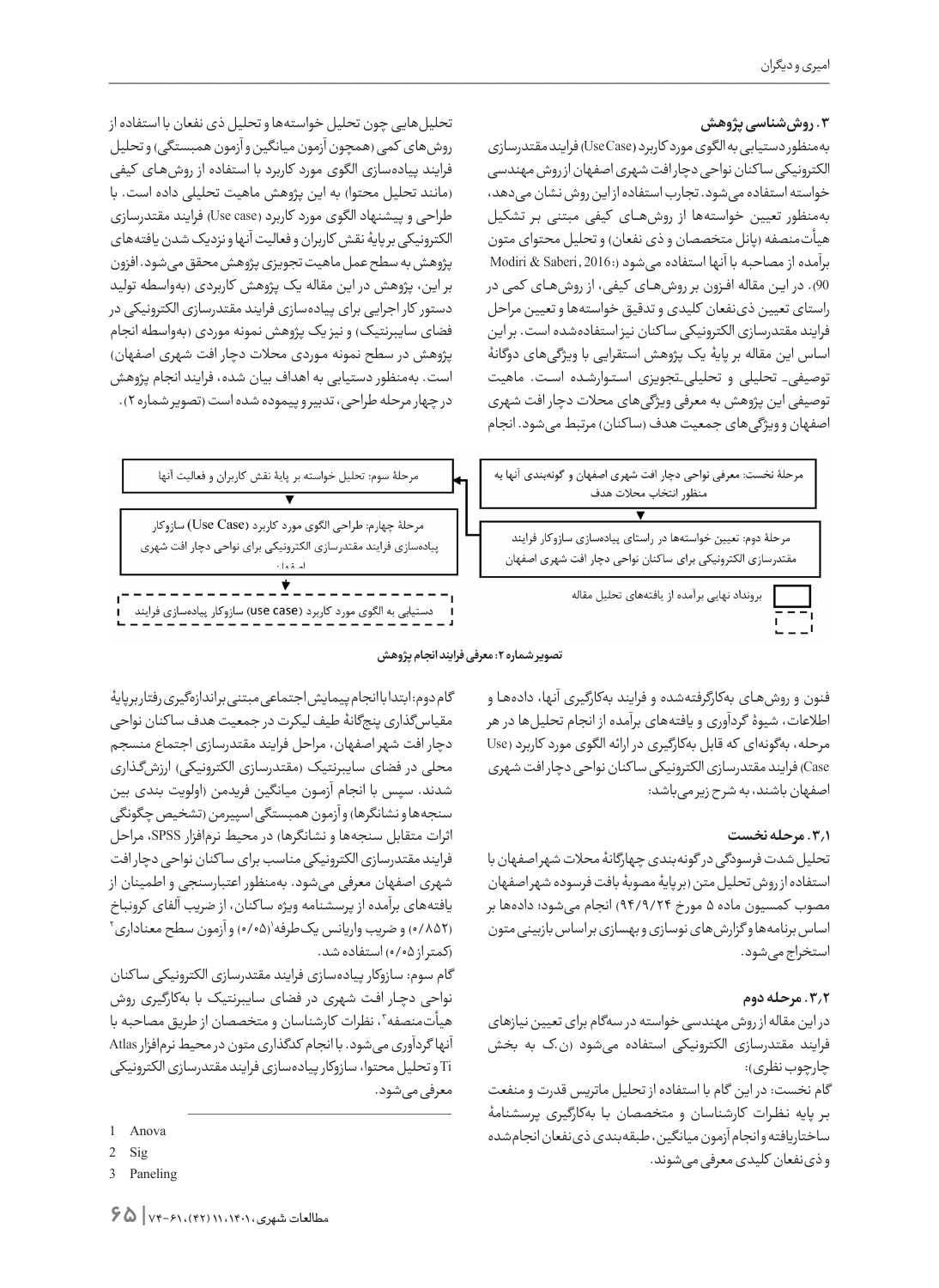# **.3.3 مرحله سوم**

با تعیین خواستهها (بر پایۀ انجام مصاحبه) با ذی نفعان و متخصصان و تحلیل محتوای آنها و سپس تحلیل آنها خواستهها، کنشگران سیستم، فعالیت هر کنشگر و ترتیب انجام هر فعالیت برپایۀ اصول مهندسی خواسته معرفی میشود. بهمنظور اعتبارسنجی یافتههای این مرحله، از تحلیل تطبیقی خواستهها با برونداد آنها استفادهشده است.

# **.3.4 مرحله چهارم**

 طراحی و ترسیم فرایند مقتدرسازی اجتماع منسجم محلی در فضای سایبرنتیک (مقتدرسازی الکترونیکی) با بهکارگیری شیوه مدلسازی الگوی مورد کاربرد (Use Case) بر پایه تحلیل خواستهها (فهرست کاربران و فعالیت آنها) انجامشده است. الگوی مورد کاربرد در محیط نرمافزار Paradigm Visual( نرمافزار تخصصی ترسیم الگوی مورد کاربرد (مدل سازی)) ترسیم می شود. در این الگو کاربران، فعالیتهای مرتبط با آنها (بر اسـاس تحلیل خواسته) و نـوع ارتباط کـاربـران با یکدیگر و

فعالیتهای آنها و نیز خدمات ارائهشده به جمعیت هدف (ساکنان نواحی دچار افت شهری) معرفی می شود.

# **.4 مباحث و یافتهها .4.1 مرحلۀ نخست**

انتخاب محالت هدف در دو مرحله انجام شد. نخست: انتخاب بر پایۀ شناسایی نواحی دچـار افـت شهری با شاخصهای ریزدانگی، نفوذناپذیری و فرسودگی کالبدی و طبقهبندی آنها بر اساس دستهبندی چهارگانۀ مبتنی بر پیشینۀ فرسودگی محالت. دوم: انتخاب محالت هدف از بین محالت واجد شرایط از هر یک از طبقهبندیهای چهارگانه محالت فرسوده شهر اصفهان محلهای که دچار فرسودگی شدیدتری است. بر این اساس محلۀ شهشهان )نواحی دچار افت شهری باارزش تاریخی)، محلۀ ۲٤ متری (نواحی دچار افت شهری فاقد ارزش تاریخی)، محلۀ مارچین )نواحی دچار افت شهری با هستۀ روستایی( و محلۀ قائمیه (سکونتگاههای غیررسمی) محلات منتخب و موردمطالعه در این پژوهش هستند( تصویر شماره۳) .



**تصویر شماره :3 معرفی نواحی موردمطالعه**

#### **.4.2مرحلۀ دوم**

تعیین خـواسـتـههـا در سـهگـام معرفی ذینـفـعـان کلیدی در فرایند مقتدرسازی اجتماع منسجم محلی، معرفی مراحل فرایند مقتدرسازی اجتماع منسجم محلی در فضای سایبرنتیک مناسب برای نواحی دچار افت شهری اصفهان و معرفی سازوکار پیادهسازی فرایند مقتدرسازی سا کنان نواحی دچار افت شهری اصفهان در فضای سایبرنتیک انجام مے شود.

**گام نخست:** بهمنظور معرفی ذینفعان درگیر در فرایند مقتدرسازی سا کنان نواحی دچار افت شهری اصفهان، با بهکارگیری نتایج برآمده از چارچوب نظری، فنی و تجربی فهرست اولیۀ ذینفعان درگیر در نواحی دچار افت شهری (فهرست ٢٥ بازیگر اصلی) با استفاده از ترکیب روشهای چکلیست و گلوله برفی معرفی شد. سپس میزان برخورداری

**66 |** مطالعات شهری، ،1401 11 )42(، 74-<sup>61</sup>

از قدرت و منفعت برای هر یک از ذینفعان درگیر در نواحی دچار افت شهری اصفهان بر پایۀ ارزشگـذاری در مقیاس پنجگانۀ طیف لیکرت توسط مدیران و کارشناسان شاغل در سازمانهای درگیر در نواحی دچار افت شهری مشخص شد. بر پایۀ این ارزشگـذاری و رتبهبندی ذینفعان با استفاده از آزمون میانگین، در چارچوب تحلیل ماتریس قدرت\_منفعت، ذینفعان درگیر در چهار دستۀ ذینفعان کلیدی ساکنان نواحی دچارافت شهری اصفهان'، ذینفعان فاعل، ذینفعان

<sup>1</sup> از آنجا که در این پژوهش سا کنان نواحی دچار افت شهری اصفهان، جمعیت مورد هدف هستند، فرایند مقتدرسازی الکترونیکی ویژه آنها طراحی و تدبیر شده است. به صورت پیش فرض، سا کنان نواحی دچار افت شهری اصفهان به عنوان یکی از ذی ر<br>نفعان کلیدی در فرایند تحلیل ذی نفعان در نظر گرفته شده و صرفاً اولویت بندی دیگر ذی نفعان مورد ارزش گذاری قرار گرفته است.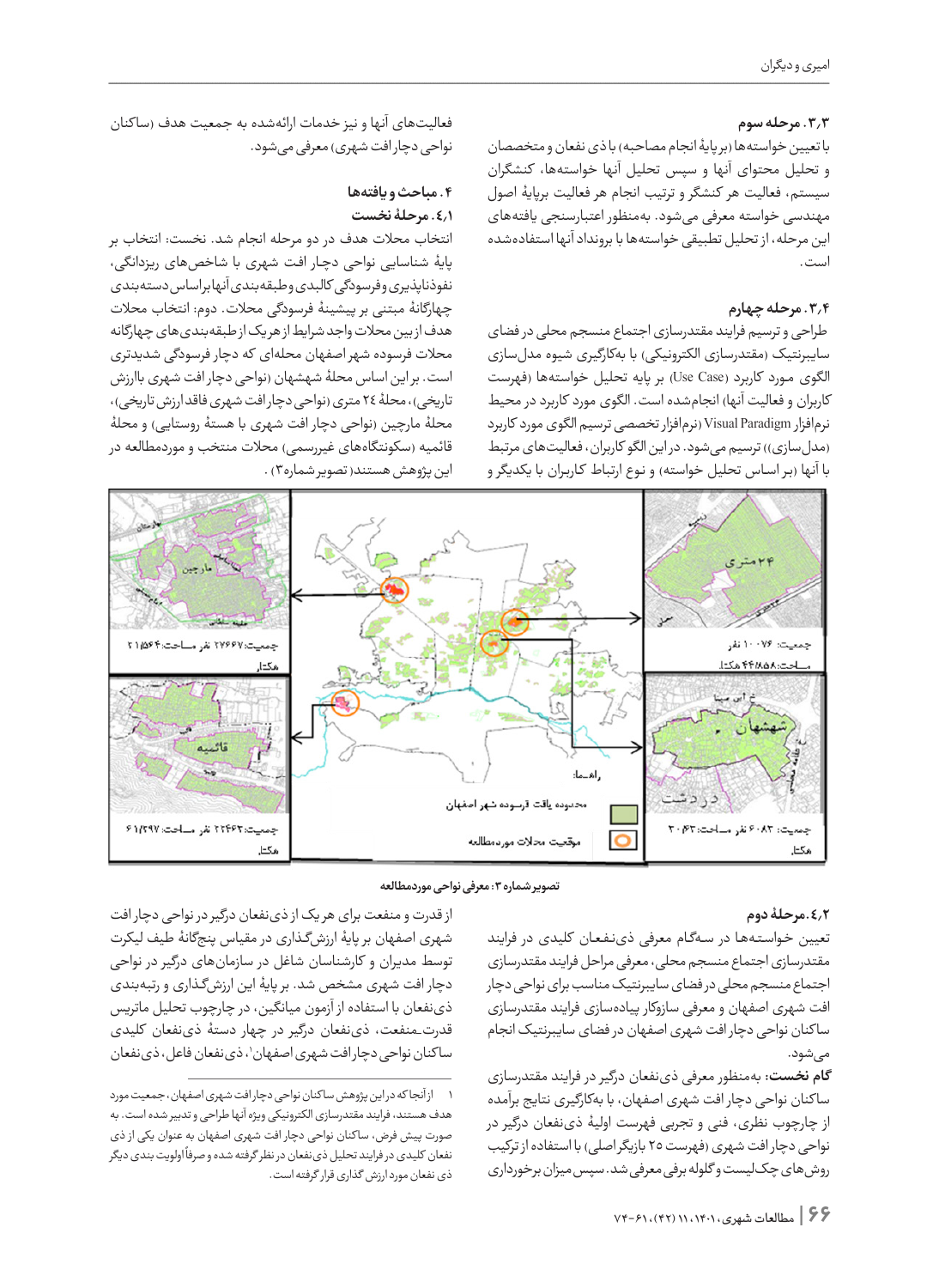زمینهای، ذینفعان حاشیهای طبقهبندی و معرفیشدهاند. بر این اساس ذینفعان کلیدی شامل شهرداری مرکزی، شهرداری منطقه، سازمان نوسازی و بهسازی شهری (وابسته به شهرداری اصفهان)، شورای شهر اصفهان، استانداری اصفهان، مهندسین مشاور نوسازی و بهسازی )دفاتر تسهیلگری(، سازمان میراث فرهنگی، صنایع گردشگری استان اصفهان، شرکت عمران و مسکن )وابسته به اداره کل شهرسازی استان اصفهان)، اداره کل شهرسازی استان اصفهان، سرمایهگذاران، سازمان نظاممهندسی ساختمان استان اصفهان و شرکت توزیع برق استان اصفهان هستند.

**گام دوم:** بهمنظور دستیابی به مراحل فرایند مقتدرسازی اجتماع منسجم محلی مناسب برای سا کنان نواحی دچار افت شهری اصفهان در فضای سایبرنتیک، پرسشنامه ساختاریافته بر پایۀ اندازهگیری رفتار در طیف پنجگانه لیکرت به منظور سنجش سطح آمادگی سا کنان نواحی دچار افت شهری اصفهان در فرایند مقتدرسازی اجتماع محلی تهیه شد. این پرسشنامه سنجهها و نشانگرهای مراحل کالن فرایند مقتدرسازی اجتماع منسجم محلی در فضای سایبرنتیک برآمده از مطالعات نظری، تجربی و فنی را در بین تعداد حجم نمونه برآمده از جمعیت آماج محالت چهارگانه بر پایه فرمول متغیر وابسته کمی با در نظر گرفتن جمعیت کل مورد ارزیابی قرار داده است. بر این اساس حجم نمونه هر محله برای محلههای شهشهان با جمعیت شش هزار و 83 نفر، محله 24 متری با جمعیت 10 هزار و 76 نفر، محله قائمیه با جمعیت22 هزار و 463 نفر، محلـۀ مارچین با جمعیت 27 هزار و 667 نفر، 140نفر است و در مجموع حجم نمونه برابر 560نفر است.

یافتههای برآمده از پرسشنامهها با استفاده از آزمون میانگین فریدمن و آزمون همبستگی اسپیرمن مورد تحلیل قرارگرفته است. نتایج آزمون میانگین فریدمن نشان میدهد، سنجههای یادگیری الکترونیکی، آ گاهی و مشاوره الکترونیکی ارزش بیشتری نسبت به میانگین را به خود اختصاص دادهانـد و سنجههای اطالعرسانی الکترونیکی و همکاری الکترونیکی از ارزش اندکی برخوردار شدهاند. همچنین نتایج آزمون همبستگی اسپیرمن نشان میدهد، سنجههای مشاوره الکترونیکی و یادگیری الکترونیکی همبستگی باالیی با یکدیگر دارند؛ بهطوریکه بهکارگیری سرمایههای اجتماعی )اعتماد، رضایتمندی و سودآوری در مشارکت مردمی) به منظور افزایش مهارت رویارویی با مشکلات محله توسط سا کنان مؤثر است. ازاینرو مشاوره الکترونیکی مؤثر بر یادگیری الکترونیکی است. بیشترین وا گرایی را سنجۀ همکاری الکترونیکی با سایر نشانگرها دارد و بیشترین دشواری و چالش در فرایند مقتدرسازی ریشه در زیرساختهای پشتیبان همکاری متقابل بین سا کنان و تصمیمگیرندگان است.بر پایه یافتههای برآمده از نتایج تحلیلهای گام دوم از مرحلۀ دوم تطبیق نتایج آزمونها با یکدیگر، مراحل فرایند مقتدرسازی الکترونیکی بر پایۀ نظرات سا کنان نواحی دچار افت شهری اصفهان، شامل مراحل آمـوزش الکترونیکی )با ویژگیهای جذابیت فضایی آموزشی، آموزش فرایند مقتدرسازی اجتماع محلی)، یادگیری الکترونیکی (بـا ویـژگـیهـای مـهـارت استفاده از فـنـاوری اطـلاعـات و ارتباطات، مهارت رویارویی با مشکلات محله)، آگاهی (با ویژگیهای تمایل مسئوالن به مقتدرسازی، تمایل سا کنان به مقتدرسازی و

سودمندی اجتماعی)، مشورت الکترونیکی (با ویژگی های وجود اعتماد بین سا کنان و مسئوالن، شناخت از خود، اعتماد سا کنان به یکدیگر( و درگـیـری الکترونیکی )بـا ویـژگـیهـای شـدت مطالبه گـری و شدت یاسخگویے) می شود.

**گام سوم:** ویژگیهای سازوکار پیادهسازی فرایند مقتدرسازی اجتماع منسجم محلی در مـحـات دچـــار افــت شـهـری اصـفـهـان در فضای سایبرنتیک بـا بـهکـارگـیـری روش هـیـأت منصفه )پـنـل متخصصان( بهدستآمده است. بر این اساس برای انجام مصاحبه، پرسشنامۀ بدون ساختار باهدف شناسایی ابـزار و چگونگی تحقق فرایند مقتدرسازی الکترونیکی در فـضـای سایبرنتیک تـوسـط مـدیـران و کارشناسان سازمانهای درگیر در بازآفرینی شهری نواحی دچار افت شهری اصفهان )ذی نفعان کلیدی( تکمیل شد. پرسشها بهگونهای طراحیشدهاند که چگونگی مراحل فرایند مقتدرسازی اجتماعات محلی را در فضای سایبرنتیک با یک ذهن آزاد موردسنجش قرار میدهند. یافتههای تحلیل محتوای متون برآمده از مصاحبهها )در محیط نرمافزار Atlas Ti )بیانگر آن است که فرایند مقتدرسازی الکترونیکی بهگونهای است که سا کنان نواحی دچـار افت شهری اصفهان را قـادر به مشارکت در بازآفرینی محل سکونت خود نماید. یک فرایند پنج مرحلهای شامل نخست، آموزش الکترونیکی )با ویژگیهای آموزش فرایند مقتدرسازی و اطلاعرسانی در آمـوزش)، دوم، یادگیری الکترونیکی (با ویژگیهای انگیزه ارتقای مهارتهای فناوری اطالعات و ارتباطات، انگیزه ارتقای مهارتهای رویارویی با مشکالت محله و شناخت از مهارتهای فناوری اطلاعات و ارتباطات)، سوم، آگاهی (با ویژگیهای تمایل مسئولان به مقتدرسازی، تمایل سا کنان به مقتدرسازی و سودمندی اجتماعی(، چهارم، مشورت الکترونیکی )با ویژگیهای حس تعلق، تعامل بین افراد و مسئولان، گره خوردن منافع فردی به منافع جمعی) و پنجم، درگیری الکترونیکی (با ویژگیهای شدت مطالبه گری، پاسخگویی)  $(Amiri, et al., 2021:56)$ است

تطابق ویژگیهای برآمده از یافتههای گامهای سهگانه در مرحلۀ دوم انجام پژوهش مقاله پیمایش اجتماعی و هیأتمنصفه )تحلیلهای کمی و کیفی) سازوکار پیادهسازی فرایند مقتدرسازی ساکنان نواحی دچـار افـت شهری اصفهان را در فضای سایبرنتیک معرفی میکند )تصویر شماره 4(.

ایـن سـازوکـار از مراحل آمــوزش الکترونیکی، یادگیری الکترونیکی، آ گاهی، مشورت الکترونیکی و درگیری الکترونیکی تشکیل میشود و ابزارهای الزم برای پیادهسازی این مراحل در فضای سایبرنتیک شامل ابزار آموزش و تعامل، ابزار تعامل، ابزار مشورت، ابزار آموزش، ابزار نظرسنجی و مهارت سنجی، ابزار مقتدرسازی و مشارکت هستند (جدول شماره٢).

پـس از دستیابی بـه ویـژگـیهـای فرایند مقتدرسازی الکترونیکی و همچنین ظرفیتهای قابل بهکارگیری برای پیادهسازی این فرایند در فضای سایبرنتیک )جدول شماره 2(، در یک تحلیل تطبیقی یکپارچه، متناظر با هر یک از ویژگیهای فرایند مقتدرسازی الکترونیکی، ابتدا فهرست خواستههای خرد و سپس فهرست خواستههای کالن معرفی میشود )جدول شماره 3(.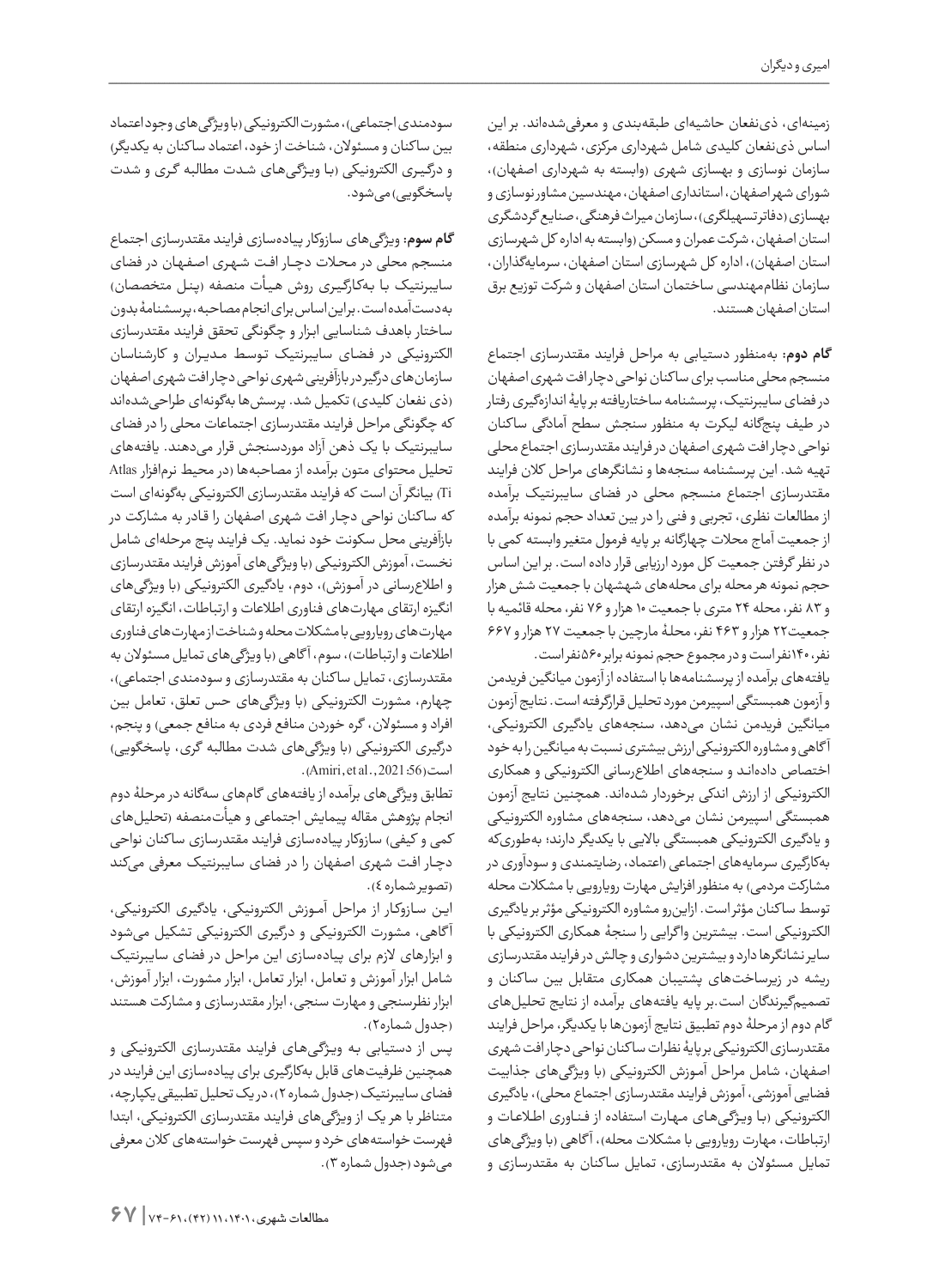

**تصویر شماره :4 فرایند دستیابی به سازوکار پیادهسازی فرایند مقتدرسازی الکترونیکی**

راهنمای نمودار:

معرفی مراحل و روشهای قابل بهکارگیری

ا – – –<br>ا \_ \_ \_ J معرفی برونداد برآمده از انجام هر مرحله

| مراحل فرايند<br>مقتدرسازى اجتماع<br>منسجم محلی در<br>فضاى سايبرنتيك            | ويژگى هاى فرايند مقتدرسازى<br>الكترونيكي<br>(برآمده از پیمایش اجتماعی)                                                                                             | ويژگىهاى سازوكار پيادهسازى فرايند مقتدرسازى  تطبيق ويژگىهاى فرايند مقتدرسازى با سازوكار<br>الكترونيكي<br>(برآمده از مصاحبه باذی نفعان کلیدی)                                      | پیادەسازى آن<br>(ويژگى هاى فرايند مقتدرسازى الكترونيكى)                                                                                                                                    |
|--------------------------------------------------------------------------------|--------------------------------------------------------------------------------------------------------------------------------------------------------------------|-----------------------------------------------------------------------------------------------------------------------------------------------------------------------------------|--------------------------------------------------------------------------------------------------------------------------------------------------------------------------------------------|
| آموزش الكترونيكي                                                               | • جذابيت فضاى آموزشى<br>• آموزش فرايند مقتدرسازي اجتماع<br>محلى                                                                                                    | • اطلاع رسانى<br>● تناسب آموزش با شرايط محله انعطاف پذيري<br>آموزش<br>• أموزش فرايند مقتدرسازي اجتماع محلي                                                                        | • آموزش فرايند مقتدرسازي باويژگيهاي انعطاف پذيري<br>واطلاع رساني درآموزش                                                                                                                   |
| يادگيري الكترونيكي                                                             | • مهارت استفاده از فناوري اطلاعات<br>وارتباطات<br>● مهارت رويارويي با مشكلات محله                                                                                  | انگیزه ارتقای مهارت<br>شناخت از مهارت                                                                                                                                             | • انگیزه ارتقای مهارتهای فناوری اطلاعات وارتباطات<br>● انگیزه ارتقای مهارتهای رویارویی با مشکلات محله<br>• شناخت ازمهارتهاى فناورى اطلاعات وارتباطات<br>• شناخت از رویارویی با مشکلات محله |
| آگاهی                                                                          | • تمايل مسئولان به مقتدرسازي<br>• تمايل ساكنان به مقتدرسازي<br>• سودمندی جتماعی                                                                                    | • تمايل مسئولان به مقتدرسازي<br>• تمايل ساكنان به مقتدرسازي<br>• سودمندی جتماعی                                                                                                   | • تمايل مسئولان به مقتدرسازي<br>• تمايل ساكنان به مقتدرسازي<br>• سودمندی جتماعی                                                                                                            |
| مشاوره الكترونيكي                                                              | • وجود اعتماد بين ساكنان و<br>مسئولان<br>• شناخت ازخود (حس تعلق)<br>• اعتماد ساكنان به يكديگر                                                                      | • تعامل بين افراد و مسئولان<br>• شناخت ازخود (حس تعلق)<br>• وجود انگیزه برای ارتقای مشارکت                                                                                        | • حس تعلق خاطر<br>• تعامل بين افراد و مسئولان<br>● گره خوردن منافع فردي به منافع جمعي                                                                                                      |
| درگيري الكترونيكي                                                              | • شدت مطالبه گری<br>• شدت پاسخگویی                                                                                                                                 | • شدت مطالبه گری<br>● شدت پاسخگویی                                                                                                                                                | • شدت مطالبه گری<br>• شدت پاسخگویی                                                                                                                                                         |
| ويژگى فضاى<br>سايبرنتيك قابل<br>بەكارگيرى در<br>فرايند مقتدرسازي<br>الكترونيكي | • عضويت دراجتماعات مجازى<br>● سهولت دسترسي افراد به اجتماعات<br>مجازى<br>• میزان برخورداری ساکنان به ابزار<br>فناوري اطلاعات وارتباطات<br>• ضريب نفوذپذيري اينترنت | • ابزار آموزش وتعامل<br>• ابزارتعامل<br>• ابزارآموزش<br>• ابزار مهارت سنجى<br>● ابزار مشاركت<br>• ابزار مقتدرسازي درفضاي سايبرنتيك<br>• عضويت دراجتماعات مجازى<br>• ابزار نظرسنجي | • ابزار آموزش وتعامل<br>• ابزارتعامل<br>• ابزارآموزش<br>• ابزار مهارت سنجى<br>• ابزار مشاركت<br>• ابزار مقتدرسازي درفضاي سايبرنتيك<br>• عضويت دراجتماعات مجازى<br>• ابزارنظرسنجي           |

| جدول شماره ۲: معرفی تطبیق الگوی مقتدرسازی با سازوکار پیادهسازی آن |
|-------------------------------------------------------------------|
|-------------------------------------------------------------------|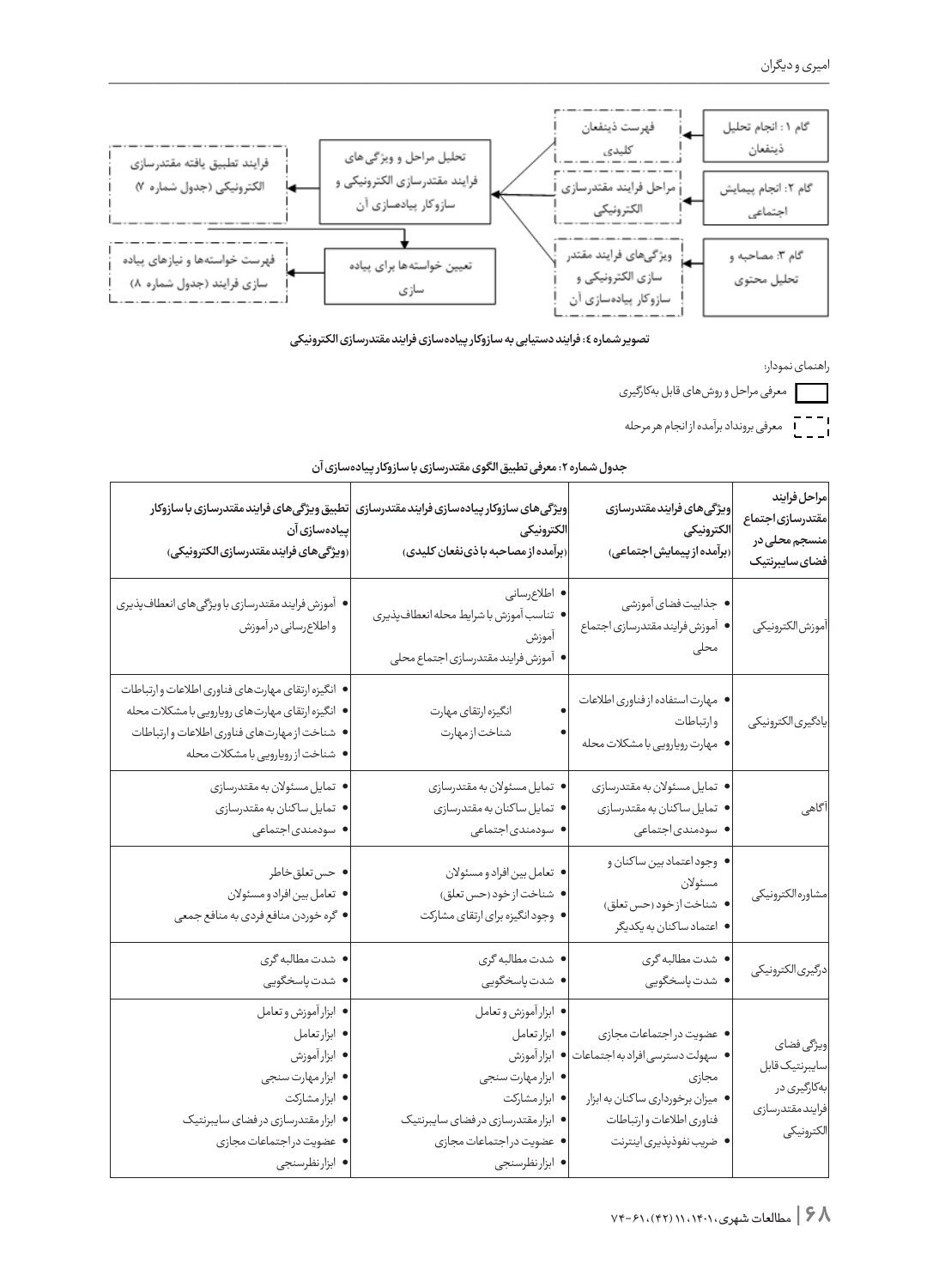| ويژگى هاى فرايند مقتدرسازى الكترونيكى                                                                                                                                                       | ظرفيت فضاى سايبرنتيك                                                 | فهرست خواستههای خرد                                                                | تعيين خواستههاى كلان                                 |
|---------------------------------------------------------------------------------------------------------------------------------------------------------------------------------------------|----------------------------------------------------------------------|------------------------------------------------------------------------------------|------------------------------------------------------|
|                                                                                                                                                                                             | • تشكيل گروهاى اجتماع مجازى                                          | • تشكيل گروهاى اجتماع مجازى                                                        | • بسترسازي فرايندمقتدرسازي                           |
| ● آموزش فرایند مقتدرسازی با ویژگیهای انعطافپذیری و<br>اطلاعرساني در آموزش                                                                                                                   | ابزار آموزش                                                          | • أموزش فرايند مقتدرسازي ساكنان نواحي<br>دچار افت شهری اصفهان در فضای<br>سايبرنتيك | آموزش الكترونيكي                                     |
| ● انگیزه ارتقای مهارتهای فناوری اطلاعات و ارتباطات<br>● انگیزه ارتقای مهارتهای رویارویی با مشکلات محله<br>• شناخت از مهارتهاى فناورى اطلاعات وارتباطات<br>● شناخت ازرويارويي با مشكلات محله | • ابزار مهارت سنجى                                                   | • فرايندمهارت سنجى                                                                 | • يادگيري لكترونيكي                                  |
| • تمايل مسئولان به مقتدرسازي<br>• تمایل ساکنان به مقتدرسازی سودمندی اجتماعی                                                                                                                 | • ابزار تعامل وأموزش<br>● (جلسات مجازى، جلسات آنلاين)                | • فرايندجلسات آگاهي،خش                                                             | • آگاهی                                              |
| ● حستعلقخاطر<br>• تعامل بين افراد و مسئولان<br>● گره خوردن منافع فردي به منافع جمعي                                                                                                         | • ابزارتعامل<br>● (جلسات آنلاین، تالارهای گفت وگو)                   | • فرايندتعاملات                                                                    | • مشاوره الكترونيكي                                  |
| ● شدت مطالبه گری<br>● شدت پاسخگویی                                                                                                                                                          | استفاده از ابزار تعامل،<br>جلسات مجازى وتالارهاى گفت وگو             | • فرايند مطالبه گرى و پاسخگويى                                                     | • درگیری الکترونیکی                                  |
|                                                                                                                                                                                             | • ابزارنظرسنجي<br>● (نظرسنجی در هر مرحله، نظرسنجی<br>برای تصمیمگیری) | فرايند اعلام نظر                                                                   | • فـرايـنـدارتــقــاى سيـستم<br>مقتدرسازي الكترونيكي |
|                                                                                                                                                                                             | • ابزار نظرسنجي و مشاركت                                             | • فرايندتصميم گيري                                                                 | • مقتدرسازي ساكنان                                   |

جدول شماره ۳: معرفی فهرست خواستهها بر پایۀ تحلیل تطبیقی یکپارچه فرایند مقتدرسازی الکترونیکی با فهرست خواستههای خرد و کلان (بهمنظور پیادهسازی فرایند **مقتدرسازی الکترونیکی در فضای سایبرنتیک(**

#### **.4.3 مرحله سوم**

تعیین فعالیتها، کاربران سیستم و ارتباطات بین آنها بر پایۀ یافتههای بـرآمـده از تحلیل خواستههای (یـا نيـازهـا) یـک سیستم نـرمافـزاری امـکـانپـذیـر مـیشـود. فعالیتهای کــاربــران سیستم مقتدرسازی الکترونیکی بر اسـاس فهرست خواستههای کالن معرفیشده است )جــدول شـمـاره 3( و فهرست کـاربـران سیستم و ویـژگـیهـای آنها با

بهکارگیری روش هیأتمنصفه و مصاحبه با کارشناسان و متخصصان و انجام تحلیل محتوا با استفاده از جداول کدگذاری (کدگذاری باز، کدگذاری محوری و کدگذاری گزینشی( تعیین شد. بر این اساس کاربران مؤثر در فرایند مقتدرسازی الکترونیکی اجتماع منسجم محلی شامل کاربران، سا کنان، کارشناس تسهیلگر، کارشناس فنی، مربی، کارشناس پشتیبان و مسئول میشود )جدول شماره 4(.

**جدول شماره :4 معرفی کاربران درگیر در فرایند مقتدرسازی اجتماع منسجم محلی در فضای سایبرنتیک و فعالیتهای آنها**

| معرفى كاربران سيستم<br>مقتدرسازىالكترونيكي | ویژگیهای کاربران                                                                                                                                                                                                                                                      | فعاليتهاى هريك از كاربران در فرايند مقتدرسازى الكترونيكي                                                                                                                                                                                       |
|--------------------------------------------|-----------------------------------------------------------------------------------------------------------------------------------------------------------------------------------------------------------------------------------------------------------------------|------------------------------------------------------------------------------------------------------------------------------------------------------------------------------------------------------------------------------------------------|
| ساكنان                                     | فرد ساکن در نواحی دچار افت شهری اصفهان است که در راستای تصمیمگیری برای محیط  ● فرایند مهارت سنجی<br>زندگی خود اقدام به مقتدرسازی میکند. این فرد در گروههای اجتماعی مرتبط با این فرایند  ● فرایند جلسات آگاهی بخش<br>عضو می شود و از نرم افزار این فرایند بهره می برد. | ● برقراری گروههای اجتماع مجازی<br>● آموزش فرایند مقتدرسازی ساکنان نواحی دچار افت شهری اصفهان در  <br>فضاي سايبرنتيك<br>• فرايندتعامل<br>● فرايند مطالبه گري و پاسخگويي<br>▪ فرايند اعلام نظر (ثبت نظر –پرسش) در هر مرحله<br>• فرایندتصمیم سازی |
| كارشناس تسهيلگر                            | کارشناس فرایند مقتدرسازی اجتماعات محلی و رابط بین اعضای گروه (ساکنان نواحی دچار <br>افت شهری) و مسئولان (تصمیم گیران) در راستای مقتدرسازی ساکنان است که در جهت<br>هدايت گروه به سمت مقتدر شدن اعضا اقدام مى كند.                                                      | ● فرایند شرکت در گروههای اجتماع مجازی<br> ● فرايندجلسات گاهىبخش<br>• فرايندتعاملات                                                                                                                                                             |
| كارشناس فنى                                | فردی است که در مرحله پاسخگویی در فرایند مقتدرسازی با توجه به تخصص خود<br>پرسش های مطرح شده را پاسخ می دهد و امور را پیگیری میکند.                                                                                                                                     | فرایند مطالبه گری و پاسخگویی<br>• فرايندتعاملات                                                                                                                                                                                                |
| مربى                                       | فردی است که آموزش های در نظر گرفتهشده در فرایند مقتدرسازی ساکنان نواحی دچار افت<br>شهری اصفهان در فضای سایبرنتیک را به ساکنان میدهد. این فرد باید صلاحیت علمی،<br>تجربی و پژوهشی در این زمینه داشته باشد.                                                             | ● آموزش فرایند مقتدرسازی ساکنان نواحی دچار افت شهری اصفهان در <br>فضاي سايبرنتيك<br>• فرايندتعامل                                                                                                                                              |
| كارشناس پشتيبانى                           | فردی است که مسائل و مشکلات نرمافزاری به وجود آمده در نرمافزار مقتدرسازی ساکنان<br>نواحی دچار افت شهری در فضای سایبرنتیک را حل وفصل میکند.                                                                                                                             | • فرايندتعامل<br>و پشتیبانی از فرایند مقتدرسازی اجتماع محلی<br>▪ فرايند اعلام نظر (ثبت نظر –پرسش) در هر مرحله                                                                                                                                  |
| مسئول                                      | فردی است که درباره رویدادهای پیشآمده در طول فرایند مقتدرسازی الکترونیکی امور ● فرایندتعامل<br>تصميم گيري مي كند.                                                                                                                                                      | ● فرايندجلسات أگاهىبخش<br>• فرايند اعلام نظر (ثبت نظر –پرسش) در هر مرحله<br>• فرايندتصميم گيري                                                                                                                                                 |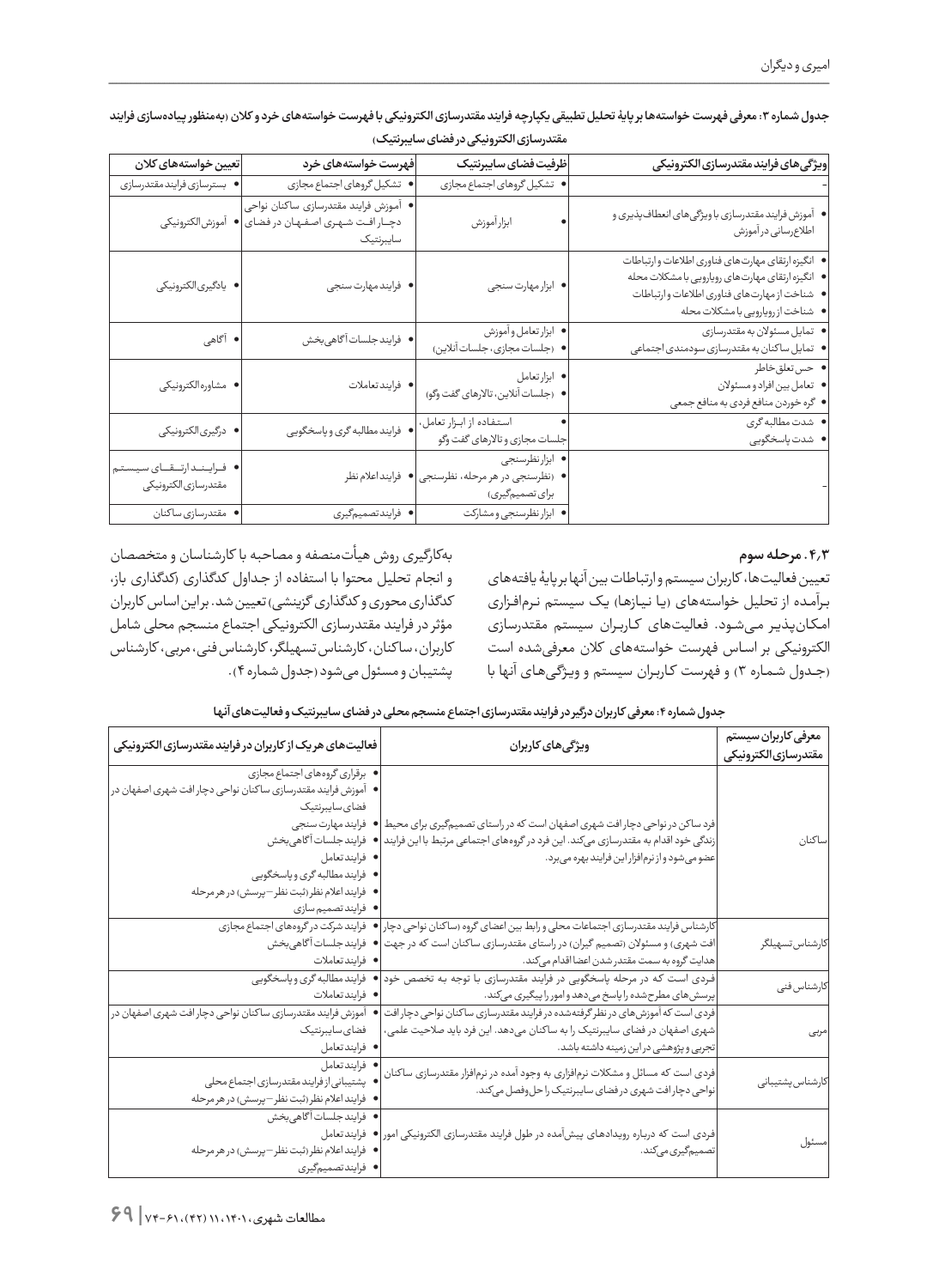بر پایه انجام تحلیل محتوای مصاحبهها در برابر هر یک از کاربران، فعالیتهای مرتبط با فرایند مقتدرسازی الکترونیکی برآمده از فهرست خواستههای کالن )جدول شماره 3( قرار میگیرد؛ بهگونهای که برای کاربران امکان پشتیبانی از خواستههای خرد و کالن سیستم )فرایند مقتدرسازی الکترونیکی سا کنان نواحی دچار افت شهری اصفهان( فراهم شود و ترتیب قرارگیری فعالیتهای کاربران بر پایه فعالیتهای آنها برای تحقق فرایند مشخص گردد )جدول شماره 4(.

# **.4.4 مرحلۀ چهارم**

الگوی مورد کاربرد (use case) سازوکار پیادهسازی فرایند مقتدرسازی سا کنان نواحی دچار افت شهری اصفهان در فضای سایبرنتیک در

سطح عملیاتی و اجرایی را بر پایۀ تحلیل خواستههای کالن )ن.ک به جدول شماره ٤)، ارتباط بین کاربران (ساکنان، کارشناس تسهیلگر، کارشناس مربی، کارشناس فنی، کارشناس پشتیبان، مسئول) و فعالیتهای هر کاربر معرفی میکند و برای طراحی آن از نرمافزار visual 15/2 paradigm استفادهشده اسـت؛ بهگونهای که نمایش منظم از کاربران و فعالیتهای آنها در فضای سایبرنتیک داشته باشد و نیز از قابلیت جرحوتعدیل در جهت انطباق با شرایط و ویژگیهای یک اجتماع محلی برخوردار باشد. در این الگو (مورد کاربرد) ارتباطات از نوع ارتباط کاربر با فعالیت )Association )و ارتباط فعالیتها با یکدیگر )بهصورت الزامی( )Include)است )تصویر شماره 5(.



تصویر شماره ٥: معرفی نمودار مورد کاربرد سازوکار پیادهسازی فرایند مقتدرسازی ساکنان نواحی دچار افت شهری در فضای سایبرنتیک <sub>(</sub>مقتدرسازی الکترونیکی)

پیادهسازی فرایند مقتدرسازی الکترونیکی سا کنان نواحی دچار افت شهری اصفهان در فضای سایبرنتیک در یك توالی پنجگانه )سکانسها( قابل انجام است:

سکانس نخست: سا کنان نواحی دچـار افـت شهری اصفهان برای تحقق فرایند مقتدرسازی اجتماع منسجم محلی در گـروه اجتماع منسجم محلی که توسط کارشناس تسهیلگر در فضای سایبرنتیک تشکیل و هدایت میشود، عضو میشوند. در این گـروه بستر تحقق فرایند مقتدرسازی سا کنان با انجام مباحث انگیزشی و معرفی برنامهها در راستای تحقق فرایند مقتدرسازی سا کنان نواحی دچار افت شهری اصفهان به سا کنان فراهم میشود.

سکانس دوم: سا کنان بـا عضویت در برنامه فرایند مقتدرسازی سا کنان نواحی دچار افت شهری در فضای سایبرنتیک وارد برنامه مـقـتـدرسـازی میشوند و مـراحـل فرایند مـقـتـدرسـازی را بـهصـورت گامبهگام طی میکنند. این فرایند در برنامه شامل مراحل آموزش فرایند مقتدرسازی الکترونیکی، مهارت سنجی شهروندان، فرایند جـلـسـات آ گـاهـیبـخـش، فـرایـنـد تـعـامـات، فـرایـنـد مطالبه گــری و پاسخگویی است.

سکانس سوم: دستیابی به نتایج مورد انتظار از فرایند مقتدرسازی،

بهویژه افزایش سطح مشارکت در بازآفرینی شهری نواحی دچار افت شهری اصفهان كه با پیمودن مراحل چرخه مقتدرسازی به شرح گامهای الف: آموزش سا کنان توسط مربی، ب: شرکت در آزمونهای مهارت سنجی ساكنان، پ: جلسات آ گاهیبخش با سا کنان، کاربر مسئول و کاربر تسهیلگر، ت: تعامالت با کاربر کارشناس تسهیلگر، مربی، کارشناس فنی و مسئول، ث: مطالبه گری و پاسخگویی بین سا کنان و کاربر فنی حاصل میشود.

سکانس چـهـارم: سا کنان در مــورد پیمودن و انـجـام مـراحـل فرایند مقتدرسازی الكترونیكی و شرکت در گروههای اجتماع مجازی اعالم نظر میکنند. نـظـرات آنـــان تـوسـط کـارشـنـاس پشتیبان و مسئول ردیـابـی مـیشـود. فرایند اعــام نظر نـظـرات تخصصی سا کنان را در بهبود و رفع نواقص و كاستیهای نرمافزار برای هر مرحله دارد و برای تصمیمات نهایی آزمونهای نظرسنجی میتواند مسئوالن را در جهت تصمیمسازی و تصمیمگیری یاری كند.

سکانس پنجم: تصمیمگیری با همکاری و مشارکت سا کنان و مسئوالن )تصمیمگیرندگان( در راستای ارتقای مشارکت در بازآفرینی شهری نواحی دچار افت شهری اصفهان امكانپذیر میشود.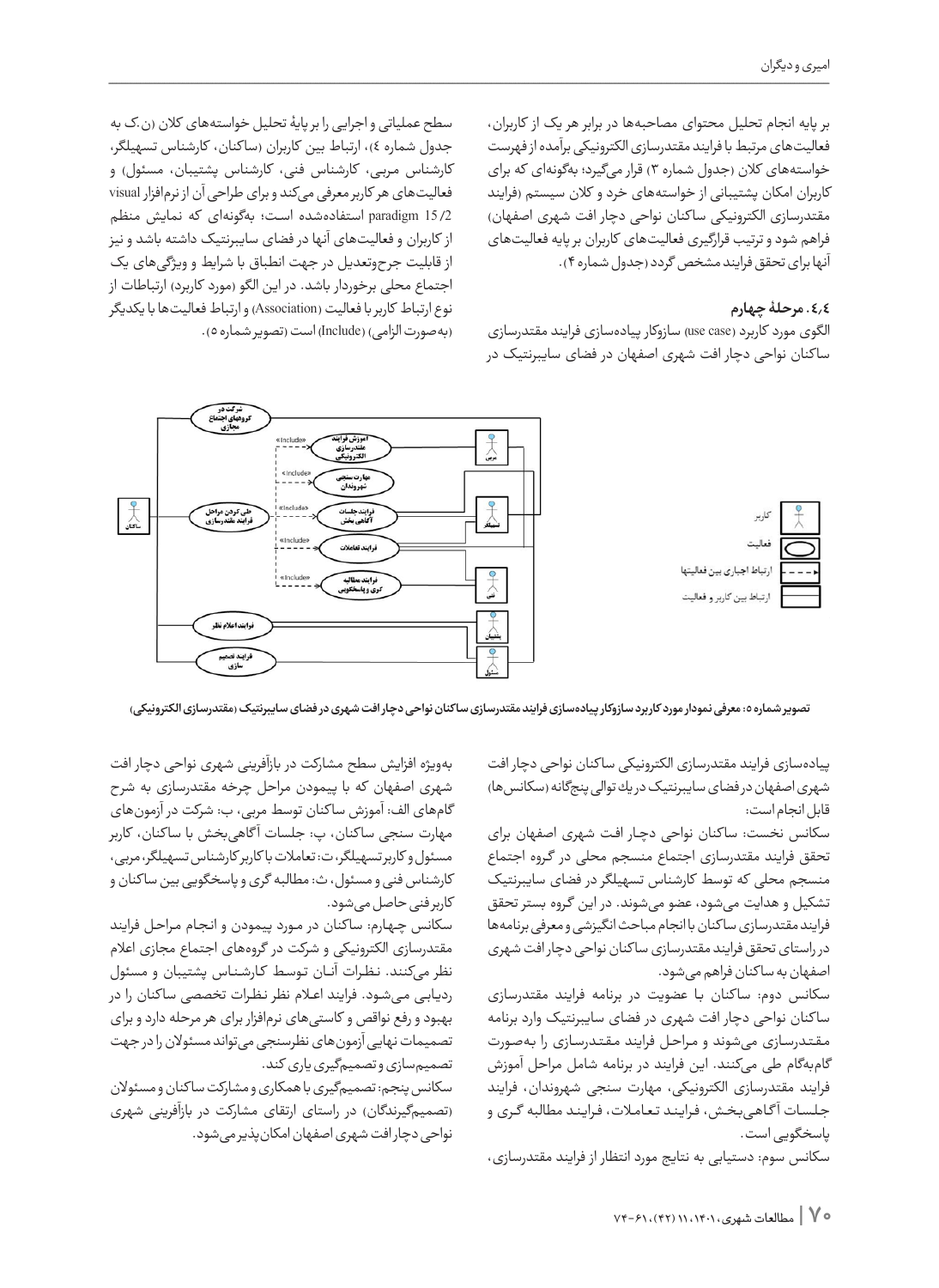# **.5 نتیجهگیری**

تحققپذیری اهـداف برنامههای بازآفرینی نواحی دچـار افت شهری اصفهان، ارتباط مستقیم با چگونگی مشارکت سا کنان این نواحی در این برنامهها دارد. بهبیاندیگر، ارتقای سطح مشارکت )از سطوح پایینتر چون تبادل اطلاعات به سطوح بالاتر چون تصمیمگیری) و نیز گسترش دامنه مشارکت در ابعادی چون زمینههای موضوعی متنوع و گستردهتر و افزایش تنوعپذیری اجتماعی در مشارکت، اثرات مستقیم در دستیابی به اهداف برنامههای بازآفرینی شهری بافتهای فرسوده در شهر اصفهان دارد. در یک نگاه کلنگر، دگرگونی در ساختار قدرت و سهم ذی نفعان رسمی و غیررسمی درگیر در برنامههای بازآفرینی شهری به دگرگونی در سطح، دامنه، زمینههای موضوعی و تنوعپذیری مشارکت منجر مـیشـود. ایـن دگـرگـونـی، بـرآمـده از پیمودن چرخۀ مقتدرسازی اجتماع منسجم محلی اسـت که در طـول زمـان تـداوم داشته باشد.

قیود و محدودیتهایی که در جوامع کمتر توسعهیافته بهواسطه کاستی در نهادهای پشتیبان مردمسالاری (دموکراسی) وجود دارد )مانند تمرکزگرایی در قدرت نهادهای رسمی، دیوانساالری گسترده در سطوح ملی و محلی، ضعف تشکلهای حزبی و صنفی) چرخۀ مقتدرسازی اجتماع منسجم محلی را با دشواریهایی چون انقطاع در تداوم و تکرار چرخه، اجرای ناقص و سوگیری به سمت حذف گروههای اجتماعی متنوع و گسترده روبه رو میکند. مقتدرسازی الکترونیکی با بهرهگیری از ظرفیتهای فضای سایبرنتیک (فضای مجازی) که بر پایۀ قلمرو زدایـی از حکمرانی رسمی و پشتیبانی از جریان آزاد داده، اطالعات، سرمایههای مالی و انسانی و فناوری استوارشده است، گزینه جایگزین برای مقتدرسازی اجتماع منسجم محلی در جوامع دارای ساختار قدرت متمرکز و نهادهای رسمی دیوانساالر معرفیشده است. مشارکت برآمده از مقتدرسازی الکترونیکی )که آن را مشارکت الکترونیکی مینامند) سوگیری مشارکت را از نهادها و ساختارهای رسمی به سمت نهادها و ساختارهای اجتماعات محلی و جامعه مدنی دگرگون میکند و با بهرهگیری از قلمرو زدایی از قدرت ساختارهای نهادی رسمی، به گسترش سطح، زمینههای موضوعی و تنوعپذیری مشارکت اجتماعات محلی در زمینههای مختلف )بهویژه بازآفرینی محالت فرسوده و دچار افت شهری) می|نجامد.

بهمنظور پیادهسازی فرایند مقتدرسازی الکترونیکی و دستیابی به سازوکار اجرایی و عملیاتی آن در فضای سایبرنتیک )باهدف ارتقای سطح و تمایل مشارکت ساکنان نواحی دچار افت شهری اصفهان)، تولید یک نرمافزار با ویژگیهایی که بهصورت فشرده اینگونه معرفی میشوند، میتواند در دستور کار سیستم مدیریت و برنامهریزی شهری قرار گیرد.

**.5.1 نخست )طراحی فرایند(** فرایند مقتدرسازی الکترونیکی یک چرخۀ پنج مرحلهای تکرار شونده به شرح زیر است )تصویر شماره 4(: **الف-** آموزش الکترونیکی )با ویژگیهای آموزش فرایند مقتدرسازی و اطلاعرسانی در آموزش)، **ب-** یادگیری الکترونیکی )بـا ویژگیهای انگیزه ارتقای مهارتهای

فناوری اطالعات و ارتباطات، انگیزه ارتقای مهارتهای رویارویی با مشکلات محله و شناخت از مهارت های فناوری اطلاعات و ارتباطات)، **پ**- آگاهی (با ویژگیهای تمایل مسئولان به مقتدرسازی، تمایل سا کنان به مقتدرسازی و سودمندی اجتماعی(، **ت-** مشورت الکترونیکی )با ویژگیهای حس تعلق، تعامل بین افراد و مسئولان، گره خوردن منافع فردی به منافع جمعی)، **ث-** درگــیــری الـکـتـرونـیـکـی )بـــا ویــژگــیهــای شـــدت مـطـالـبـه گـــری و یاسخگویے).

# **.5.2 دوم )پیادهسازی و اجرای فرایند(**

کاربران فرایند مقتدرسازی الکترونیکی (ساکنان، کارشناس تسهیلگر، کارشناس فنی، مربی، کارشناس پشتیبان و مسئول) در چارچوب یک نمودار مورد کاربرد (use case diagram) از راه انجام فعالیتها و فرایندهای زیر با یکدیگر در فضای سایبرنتیک ارتباط برقرار میکنند )جدول شماره 4 و تصویر شماره 5(:

الف- شرکت و عضویت در گروهها و اجتماعات مجازی،

ب- پـیـمـودن مــراحــل مـقـتـدرسـازی الـکـتـرونـیـکـی )آمـــــوزش فرایند مقتدرسازی، مهارت سنجی شهروندان، برگزاری جلسات آ گاهیبخش، ایجاد ارتباطات و تعامالت و تقویت آنها، ایجاد روحیۀ مطالبه گری و یاسخگویے)،

> پ- اطالعرسانی و اعالم نظر متقابل، ت- ایجاد مهارتهای تصمیمسازی و تصمیمگیری.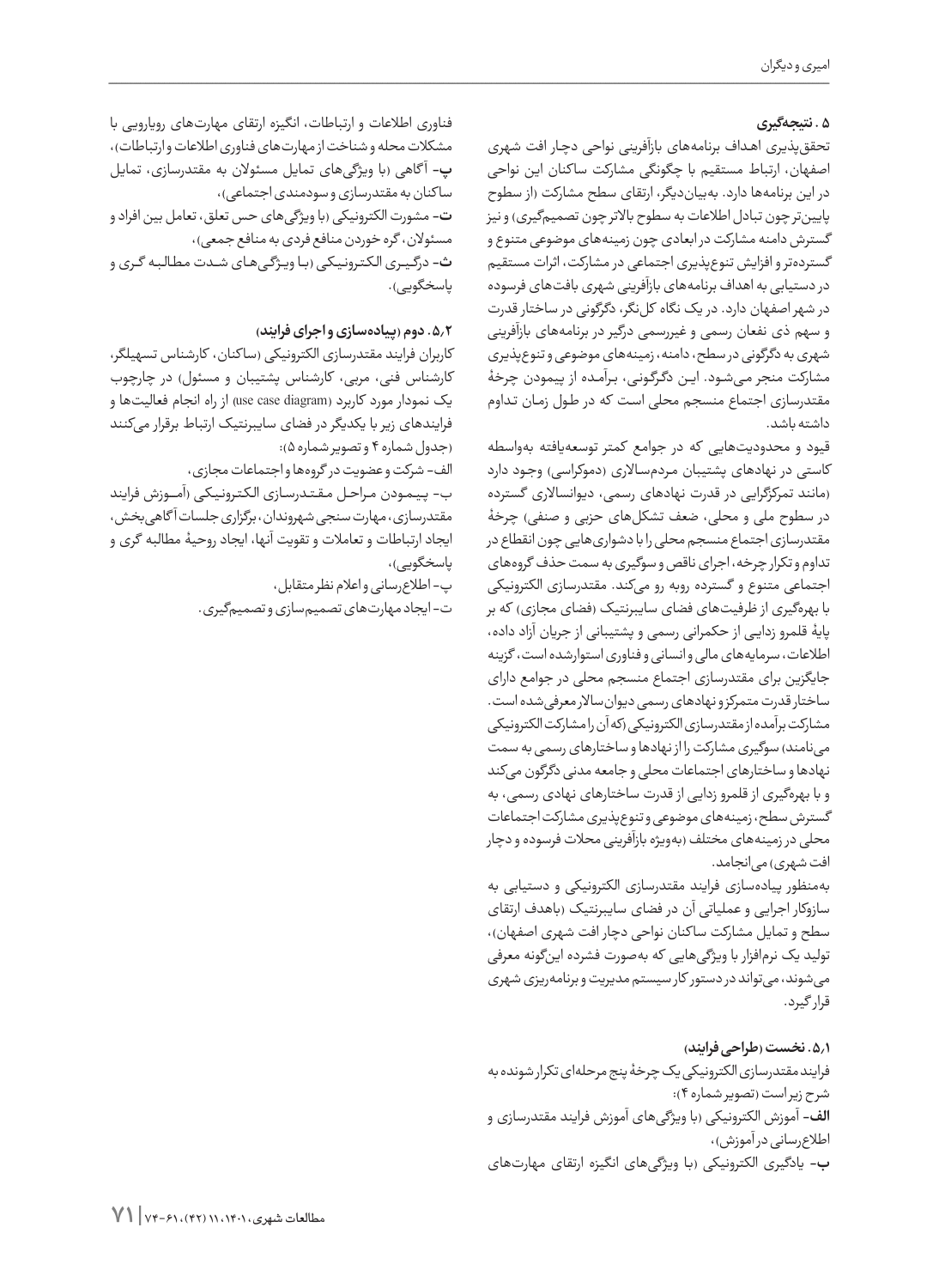#### **:Refrences**

- Ahmad Shakil, M., Abu Talib, N. (2015). Empowering local Communities: Decentralization, empowerment and community driven development. International Journal of Trade, Economics and Finance, 12, 1403-1433.
- Al-Dalou, R., Abu-Shanab, E. (2013). E-Participation levels and Technologies ICT. The 6thInternational Conference on Information Technology, octobr 2013.
- Alharbi, A., Kyeong, K., & Sohaib, O. (2017). Citizevs Engagement In E-participation On Government Websites Through SWAT model: A case of Saudi Arabia. Pacific Asia Conference on Information Systems (PACIS) in Taiwan, june 2016.
- Amiri, Kh., Masoud, M., & Moradi Chadegani, D.,  $&$  Sadeghi, N.,  $&$  Safi-Esfahani, F. (2021). Designing an E- empowerment pattern to improve the level of participation in the urban decline regeneration of Isfahan .Honar- Ha-Ye Ziba, 25(2), 69-81. [in Persian]
- $\bullet$  Amiri, Kh., Masoud, M., & Moradi Chadegani, D., & Sadeghi, N., & Safi-Esfahani, F. (2021). Designing an E- Participation Pattern to Regeneration in the Urban Decline of Isfahan. Geography and Envirnmental Studies, 10(39), 73-85. [in Persian].
- Amichai-Hamburger, Y., McKenna, K., &Azran Tal, S. (2008). E-empowerment: Empowerment by the Internet. Computers in Human Behavior, 24, 1776– 1789.
- Andalib, A. (2010). Principles of Urban Renovation: A New Approach to Worn Texureres. Tehran: azarakhsh. [in Persian]
- $\bullet$  De Filippi, F., Balbo, R. (2011). Planning for real: ICT as a tool in urban regeneration. The Built and Human Environment Review, 4, 12-16.
- Freire, P. (1972). Cultural action for freedom, 1, Published by Penguin.
- Gholami, Z. (2017). Engineer Toolbox Requirements. Tehran: sokhanvaran. [in Persian]
- Habibi, M., & Maghsoudi, M. (2002). Urban restoration: definitions, theories, experiences, global charters and resolution, urban methods and practices. Tehran: University of Tehran. [in Persian]
- Iman, B.,  $\&$  Joudi Gollar, P.,  $\&$  Heydarvand, M. (2019). Role of Sustainable Urban Development Indices in Organizing the Declined Urban Areas (Case Study: Neighborhood Alighapoo Ardabil). Geographical Urban Planning Research, 6(4), 717-733. [in Persian].
- Lazaro L.L, B., Théry N.A, M. (2019). Empowering communities? Local stakeholders' participation in the Clean Development Mechanism in Latin America, World Development, 114, 254-267.
- Macintosh, Anna (2004). Characterizing E-Participation in Policy-Making. Proceedings of the 37th Hawaii International Conference on System Sciences, 5, 50117.
- Makinen, M. (2008). Digital Empowerment as a Process for Enhancing Citizens' Participation. E-Learning, 3, 3115-140.
- Modiri, N., Saber, L. (2016). Software Requirements Engineering: A reference for software engineering course. Tehran: mehregan ghalam. [in Persian]
- Navarro, N., Barbosa, J., Costa, C., & Righi, R. (2018). Spontaneous Social Network: toward dynamic virtual communities based on context-aware computing. Journal of Expert Systems with Applications, 95, 1011-1021.
- Nemer, D., Tsikerdekis, M. (2017). Political Engagement and ICTs: Internet Use in Marginalized Communities. Journal of The Association for Information Science and Technology, 24, 1539-1550.
- Office of Applied Studie and Extention. (2016). Sustainable Urban Regeneration RuLE and Regulations, Sections, AND Instructions for Improving, Renovating, and Empowering Target Tissues. Tehran: Minisitry of Housing and urban Development, urban development and improvement organization. [in Persian]
- Pressman, R. (2012). Software Engineering. (Translated by A. Mehrabi & A. Jafar Nejade Ghomi). Tehran: danesh negar Publication. [in Persian]
- Porwol, L., Ojo, A., & Breslin, J. (2016). Social Software Infrastructure For E- participation. Government Information Quarterly, 35, 588-598.
- Rappaport, J. (1987). Terms Of Empowerment, exemplars Of Community Psychology. American Journal of Community Psychology, 15, 112-126.
- Roberts, P., Skyes, H (2000). Urban Regeneration: Hand book, 1, Sage Publication.
- Sadden, E. (1997). Empowerment and Community Planning: Theory and Practice of Peaple-Focoused Social Solutionons, (Translated Robert flantz), Hakibbutz hameuchad publication.
- Saeedi rezvani, H., & Habibi, M. (2006). Participatory urban planning; Theoretical exploration in the context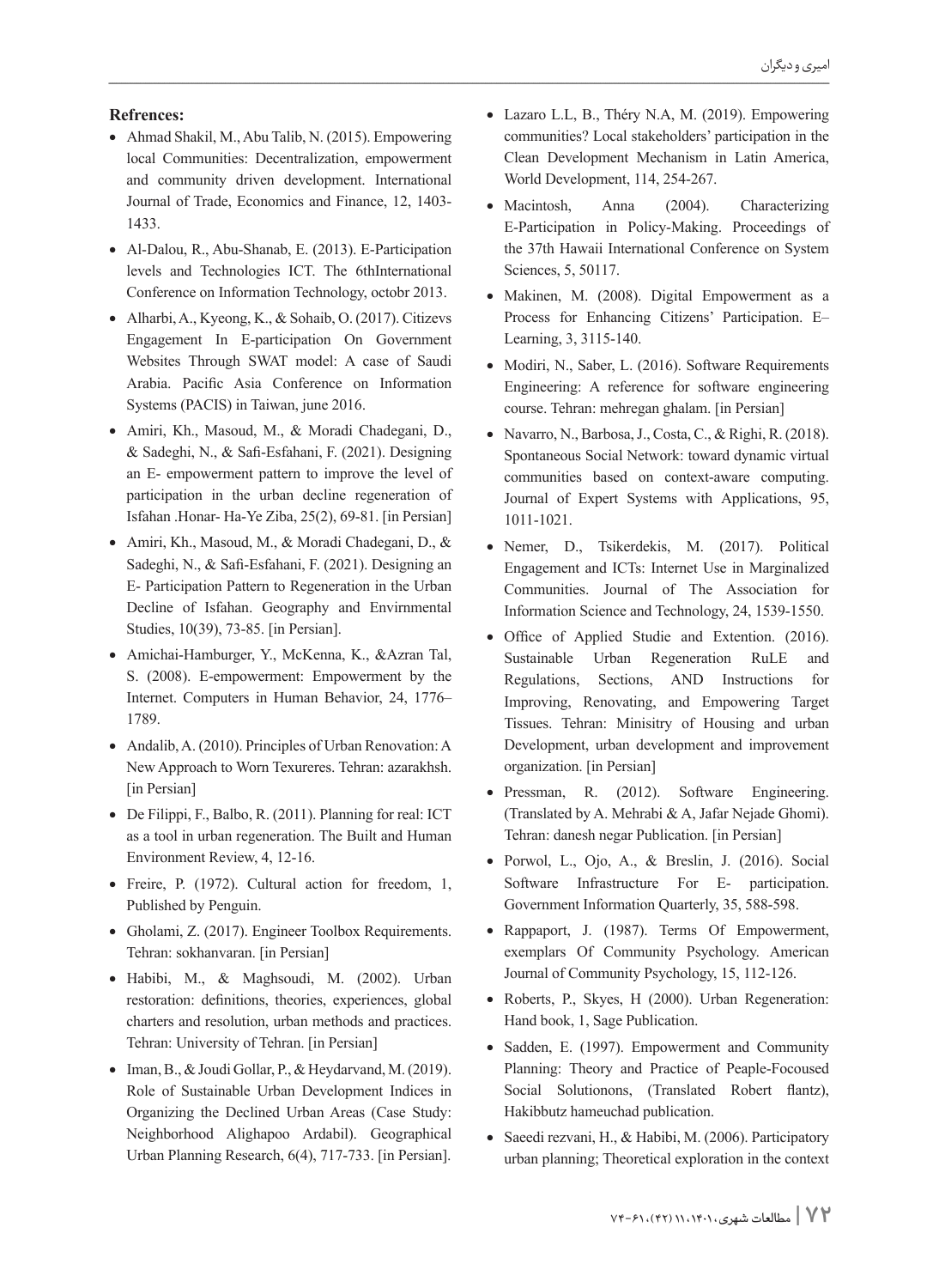of Iran. Honar- Ha-Ye Ziba, 24(0), 24-50. [in Persian]

- Shafaei, S. (2006). Approved by the Supreme council of Urban planning and architecture of iran. Tehran: eede pardazan fan va honar. [in Persian]
- Sharifian Thani, M. (2001). Citizenship participation, Urban governance and urban management. Urban Management, 8. 82-91. [in Persian]
- Somerville, Y. (2005). Software engineering. (Translated by A. Jafar nejade ghomi). Tehran: olome rayane publication. [in Persian]
- Touch, S., Hanpachern, R. (2018). Fundamentals of citizen participation in the municipal planning system: A case study of Khon Kaen City, Thailand. Conference Sustainable Development Goal in Asia at: Bang Kok, Thailand, 1, 37.
- Qi, T., Wang, T., & Ma, Y., & Zhang, W., & Zhu, Y  $(2018)$ . A scientometric analysis of e-participation research. International Journal of Crowd Science, 2, 54-75.
- · Varesi, Hr., & Mohammadi, j., & Abkbarzadeh, R.  $(2015)$ . Studying the role of citizens in reformation and modernization of old worn out civil texures (case study: 6th zone of Isfahan). Urban Regional Studies and Research,  $7(25)$ . 59-82. [in Persian]
- White, R. (2004). Is 'Empowerment' the Answer? Current Theory and Research on Development Communication. International Communication Gazette – SAGE Journals, 66, 7-24.
- Wiggers, c., Beatty, J. (2015). Engineering software requirements. (Translated by A. Zare ravaan,  $\&$ S. Rotbeie). Tehran: Adiban Rooz publication. [in Persian]
- · Zimmerman, M. (1988). Empowerment Theory: Psychological, Organizational and Community Levels of Analysis, 1, Published by Kluwer Academic.
- www.amar.org
- www.new Isfahan.ir